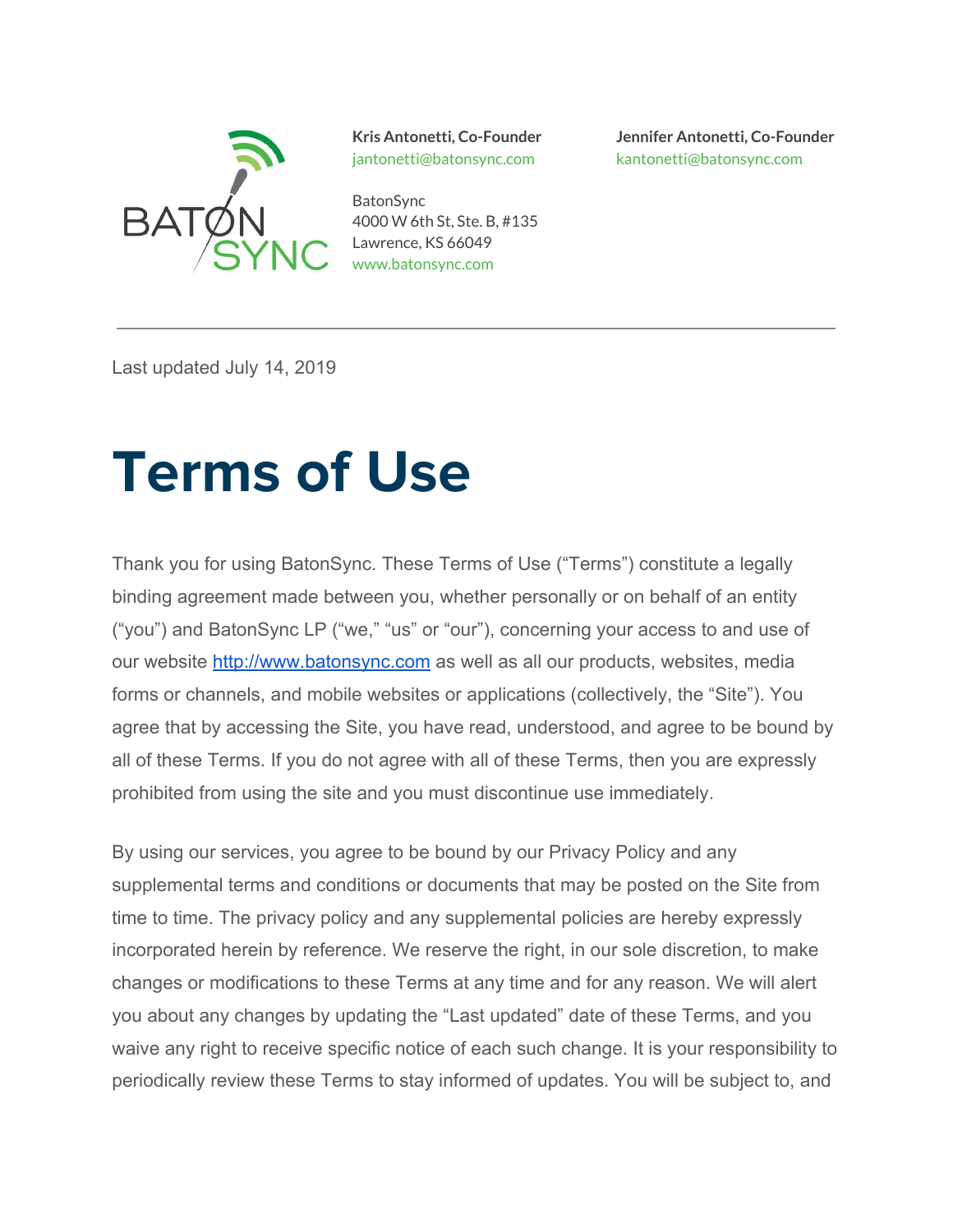will be deemed to have been made aware of and to have accepted, the changes in any revised Terms by your continued use of the Site after the date such revised Terms are posted.

The information provided on the Site is not intended for distribution to or use by any person or entity in any jurisdiction or country where such distribution or use would be contrary to law or regulation or which would subject us to any registration requirement within such jurisdiction or country. Accordingly, those persons who choose to access the Site from other locations do so on their own initiative and are solely responsible for compliance with local laws, if and to the extent local laws are applicable.

The Site is intended for users who are at least 18 years old. Persons under the age of 18 are not permitted to use or register for the Site.

# **TABLE OF CONTENTS**

- 1. [User Registration](https://legaltemplates.net/terms-of-use/#User)
- 2. [Accounts, Fees, and Payment](https://legaltemplates.net/terms-of-use/#Accounts)
- 3. [Refund Policy](https://legaltemplates.net/terms-of-use/#Refund)
- 4. [Intellectual Property Rights](https://legaltemplates.net/terms-of-use/#IP)
- 5. [Prohibited Activities](https://legaltemplates.net/terms-of-use/#Prohibited)
- 6. [Third-party Websites and Content](https://legaltemplates.net/terms-of-use/#Third-party)
- 7. [U.S. Government Rights](https://legaltemplates.net/terms-of-use/#US-Gov)
- 8. [Site Management](https://legaltemplates.net/terms-of-use/#Site)
- 9. [Privacy Policy](https://legaltemplates.net/terms-of-use/#Privacy)
- 10. [Digital Millennium Copyright Act \(DMCA\) Notice and Policy](https://legaltemplates.net/terms-of-use/#DMCA)
- 11.[Term and Termination](https://legaltemplates.net/terms-of-use/#Term)
- 12. [Modifications and Interruptions](https://legaltemplates.net/terms-of-use/#Modifications)
- 13.[Governing Law](https://legaltemplates.net/terms-of-use/#Governing)
- 14.[Dispute Resolution](https://legaltemplates.net/terms-of-use/#Dispute)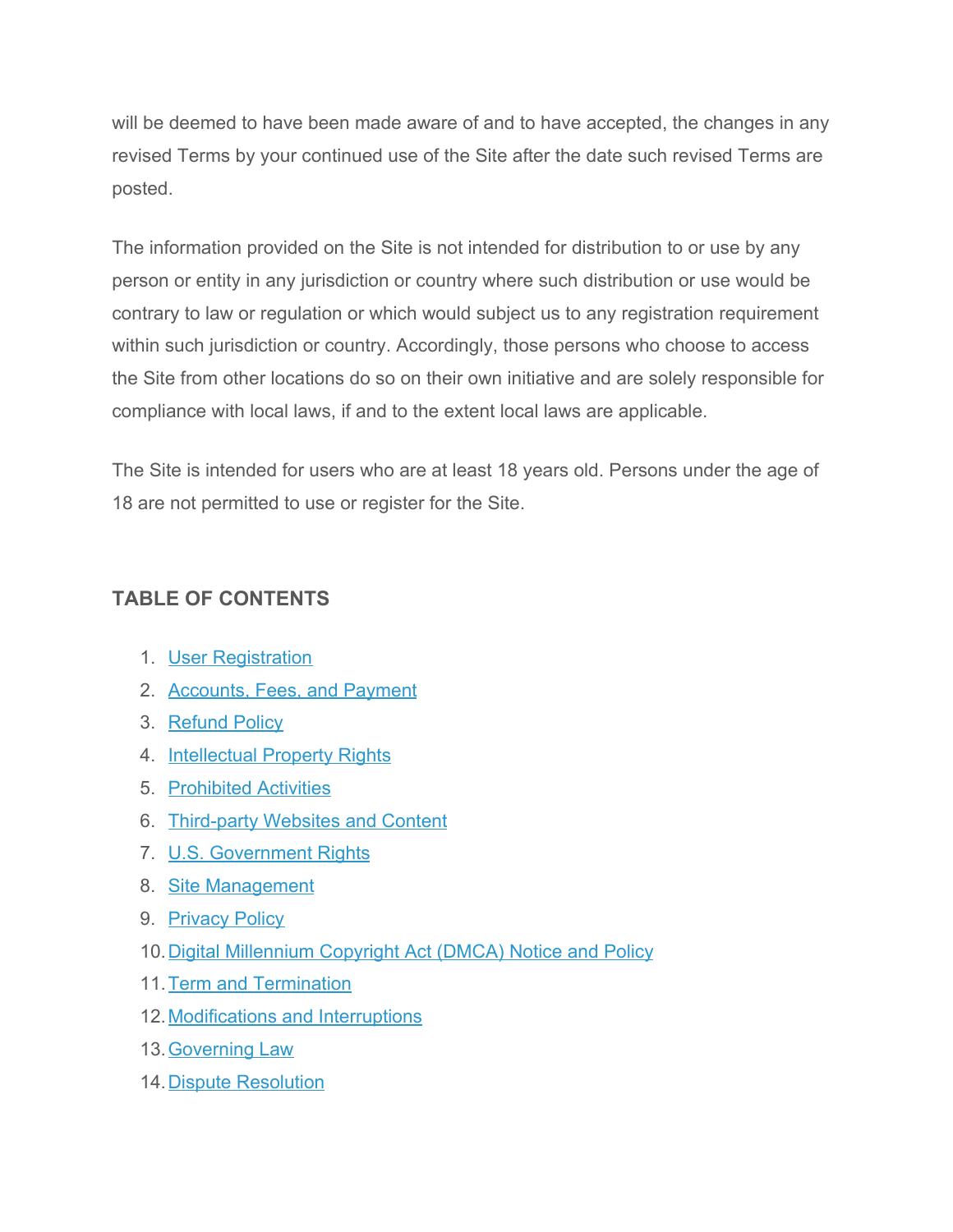#### 15.[Disclaimer](https://legaltemplates.net/terms-of-use/#Disclaimer)

- 16.[Limitations of Liability](https://legaltemplates.net/terms-of-use/#Limitations)
- 17.[Indemnification](https://legaltemplates.net/terms-of-use/#Indemnification)
- 18.[User Data](https://legaltemplates.net/terms-of-use/#Data)
- 19.[Electronic Communications, Transactions, and Signatures](https://legaltemplates.net/terms-of-use/#Electronic)
- 20.[California Users and Residents](https://legaltemplates.net/terms-of-use/#CA)
- 21.[Miscellaneous](https://legaltemplates.net/terms-of-use/#Misc)
- 22.[Contact Us](https://legaltemplates.net/terms-of-use/#Contact)

# **1. USER REGISTRATION**

You may be required to register with the Site. You agree to keep your password confidential and will be responsible for all use of your account and password. We reserve the right to remove, reclaim, or change a username you select if we determine, in our sole discretion, that such username is inappropriate, obscene, or otherwise objectionable.

By using the Site, you represent and warrant that: (1) all registration information you submit will be true, accurate, current, and complete; (2) you will maintain the accuracy of such information and promptly update such registration information as necessary; (3) you have the legal capacity and you agree to comply with these Terms; (4) you are not a minor in the jurisdiction in which you reside; (5) you will not access the Site through automated or non-human means, whether through a bot, script or otherwise; (6) you will not use the Site for any illegal or unauthorized purpose; (7) your use of the Site will not violate any applicable law or regulation; and (8) you will only use your username and password yourself and will not allow others to access your account as a way for others to access the Site without them registering as individuals themselves.

If you provide any information that is untrue, inaccurate, not current, or incomplete, or knowingly share account information to avoid creating separate accounts for separate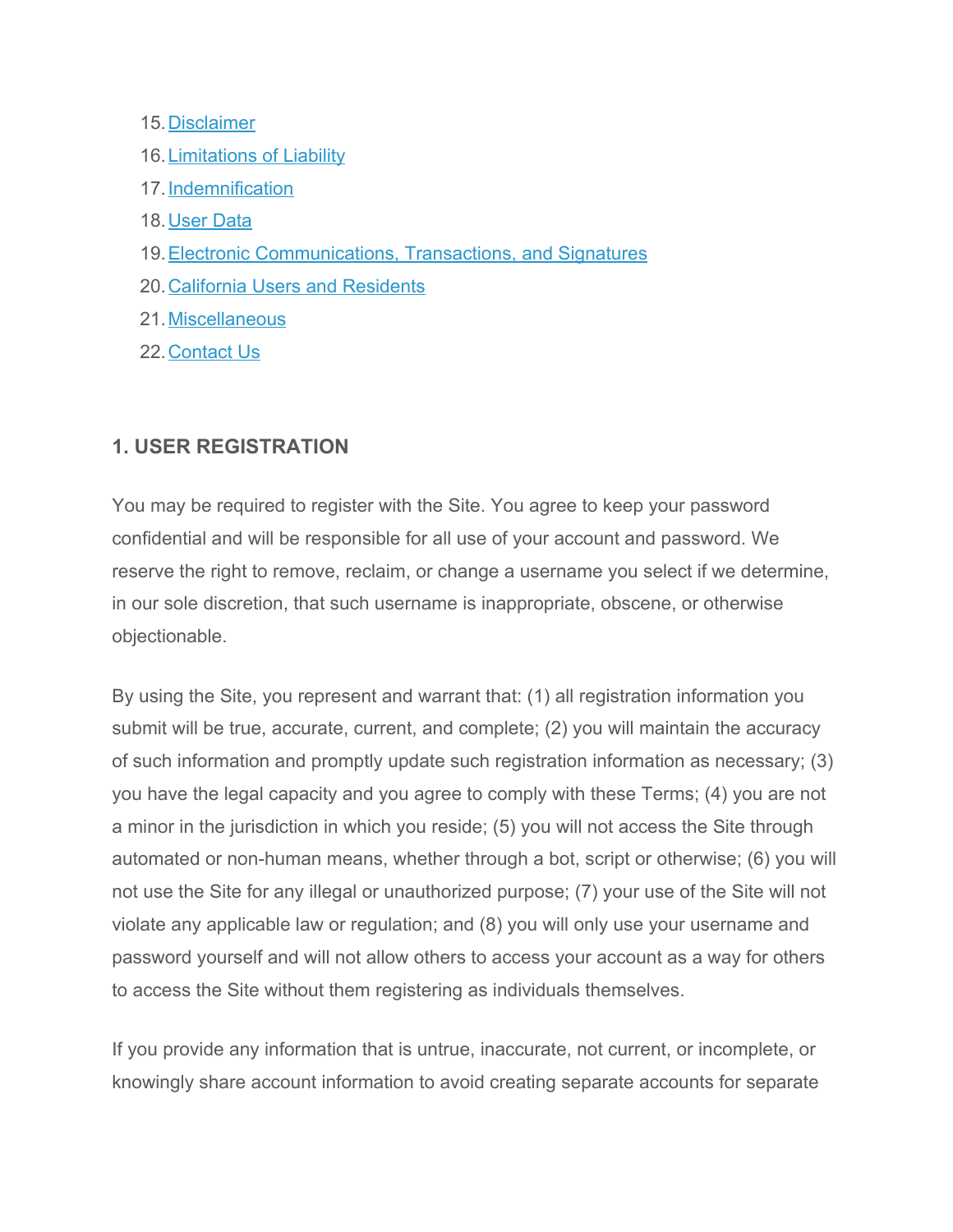directors, we have the right to suspend or terminate your account and refuse any and all current or future use of the Site (or any portion thereof).

# **2. ACCOUNTS, FEES, AND PAYMENT**

We *may* offer a free trial to new users who register with the Site and provide a valid payment instrument, such as a credit card. At the end of the free trial period, you will automatically be enrolled in our monthly membership plan and will be charged each month accordingly. If you wish to make purchases or use services beyond those included in the trial offer, you may separately purchase such services or upgrade your membership as membership levels become available.

BatonSync may automatically charge you at the end of the trial or for a membership renewal unless you notify us that you want to cancel or downgrade your membership. You can cancel your paid membership at any time by logging in and going to the "My Account" section of the Site. Cancellations will take effect at the end of the current paid term.

You agree to provide current, complete and accurate purchase information for all purchases made via the Site. You further agree to promptly update your account and financial information, including email address, payment method and credit or debit card expiration date, so that we can complete your transactions and contact you as needed.

You agree to pay all charges at the prices then in effect for your purchases, and you authorize us to charge your chosen payment provider for any such purchases. Sales tax will be added to the price of purchases as deemed required by us. All payments shall be in U.S. dollars.

Fees may be charged on a per purchase basis or on a monthly or other recurring basis. If your purchase is subject to recurring charges, then you consent to us charging your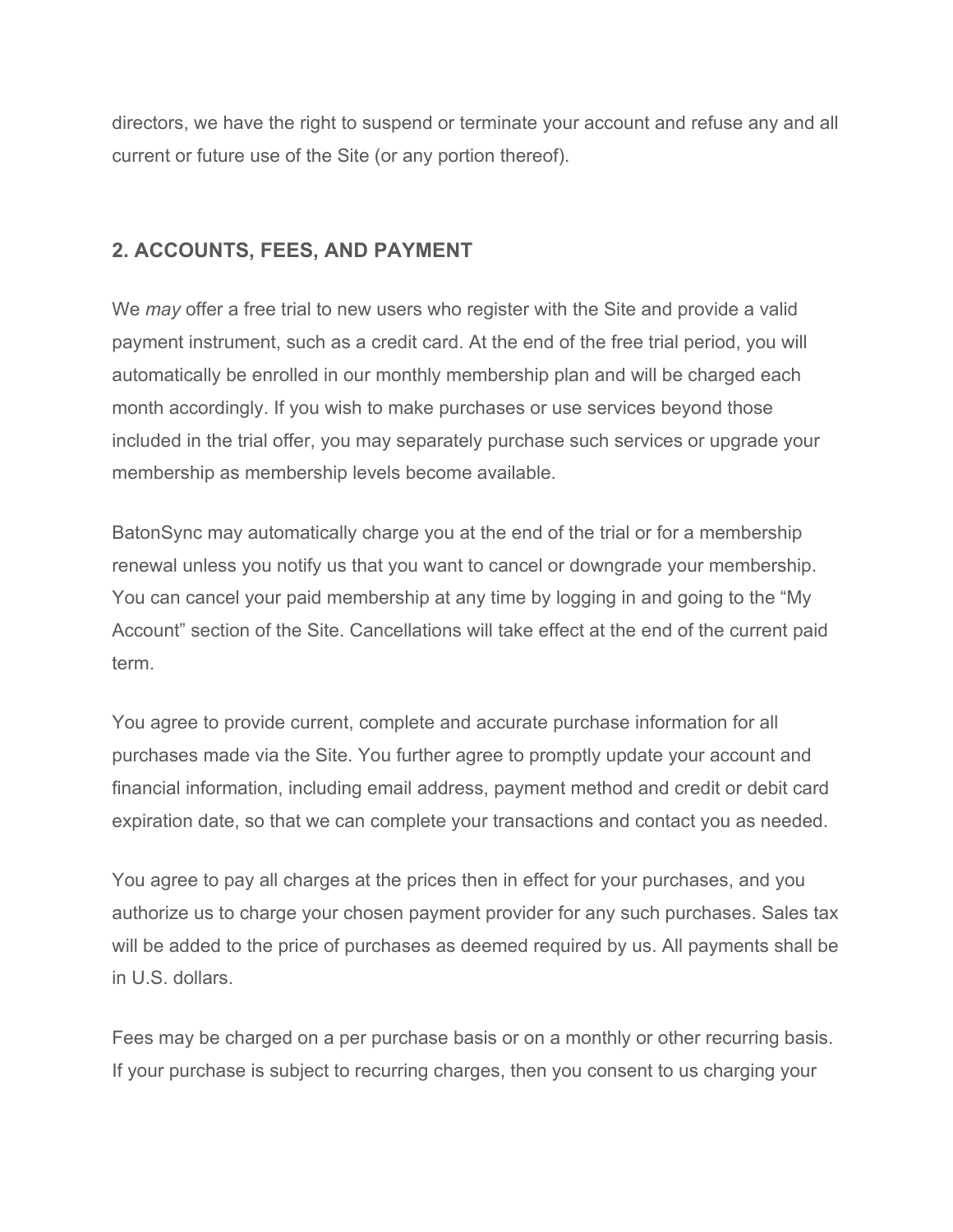payment method in advance on a recurring basis, without requiring your prior approval for each recurring charge. Recurring charges will continue until you notify us of your cancellation. Charges for renewal periods shall be calculated at the prevailing rates then offered by us.

In the event you fail to make a timely payment, you will be responsible for all reasonable expenses (including attorneys' fees) incurred by us in collecting such amounts. We reserve the right to suspend access to the Services in the event you fail to make a timely payment hereunder.

We reserve the right to refuse any order placed through the Site. We also reserve the right to correct any errors or mistakes in pricing, even if we have already requested or received payment.

# **3. REFUND POLICY**

We want to be sure that you are 100% satisfied with all our services. If you are not satisfied or believe there has been an error in billing, please contact our Customer Support Department by emailing us at support@batonsync.com. Our customer service hours are M-F, 10AM – 6PM CDT.

If you contact our customer support department, we can help you resolve any issues you may have, provide a refund, or offer credit for future services. When you contact us, please explain all the details relating to the services you are not satisfied with. If a refund request is not made within 30 days of purchase, we cannot provide a refund.

# **4. INTELLECTUAL PROPERTY RIGHTS**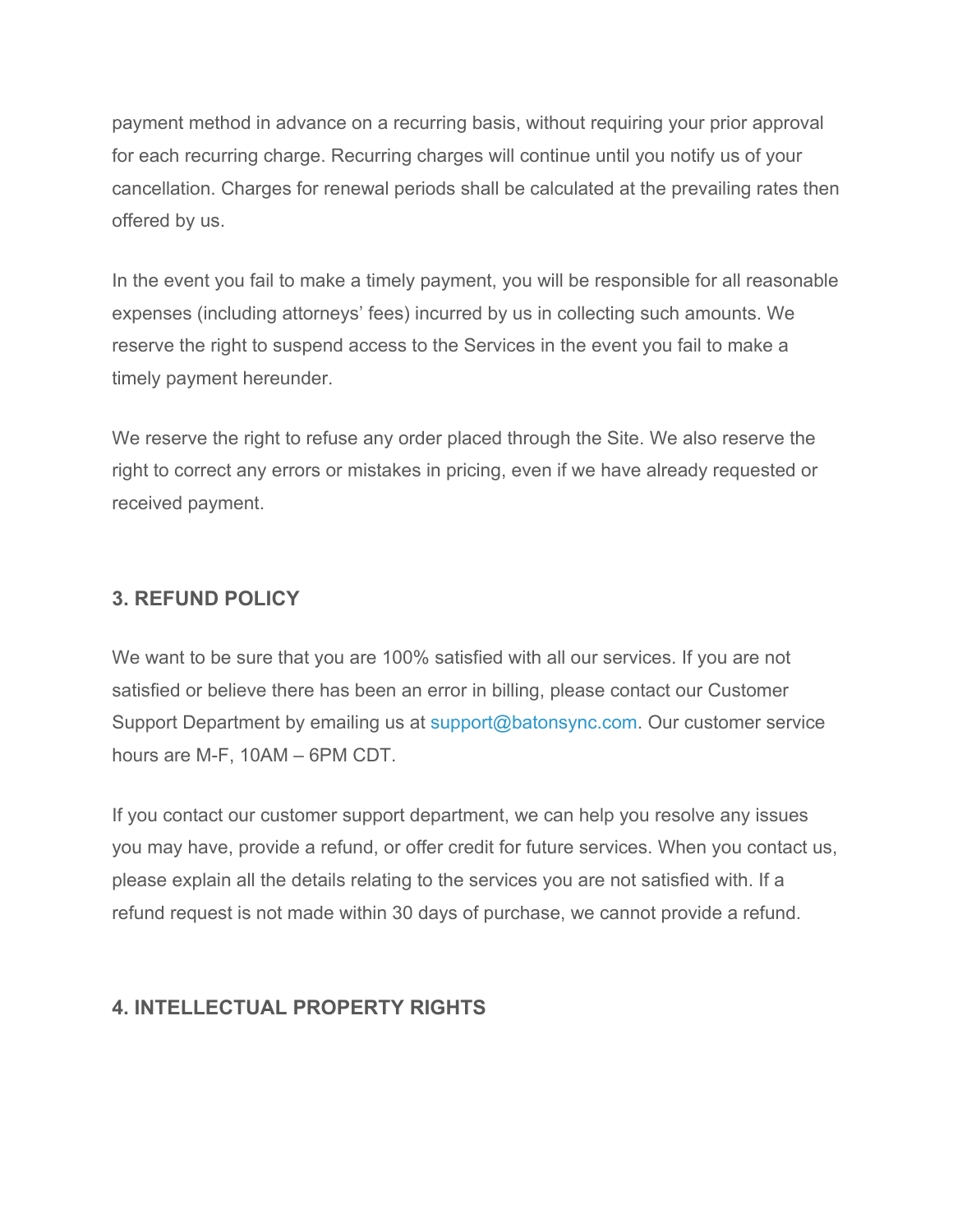Unless otherwise indicated, the Site is our proprietary property and all source code, databases, functionality, software, website designs, audio, video, text, photographs, and graphics on the Site (collectively, the "Content") and the trademarks, service marks, and logos contained therein (the "Marks") are owned or controlled by us or licensed to us, and are protected by copyright and trademark laws and various other intellectual property rights and unfair competition laws of the United States, foreign jurisdictions, and international conventions. The Content and the Marks are provided on the Site "AS IS" for your information and personal use only. Except as expressly provided in these Terms, no part of the Site and no Content or Marks may be copied, reproduced, aggregated, republished, uploaded, posted, publicly displayed, encoded, translated, transmitted, distributed, sold, licensed, or otherwise exploited for any commercial purpose whatsoever, without our express prior written permission.

Provided that you are eligible to use the Site, you are granted a limited license to access and use the Site and to download or print a copy of any portion of the Content to which you have properly gained access solely for your personal, non-commercial use. We reserve all rights not expressly granted to you in and to the Site, the Content and the Marks.

#### **5. PROHIBITED ACTIVITIES**

You may not access or use the Site for any purpose other than that for which we make the Site available. The Site may not be used in connection with any commercial endeavors except those that are specifically endorsed or approved by us. In addition, you can only use our services if they do not conflict or violate laws in your jurisdiction. By using our platform, you accept that you have sole responsibility that your (or your family member's) use or access does not violate any applicable laws.

As a user of the Site, you agree not to: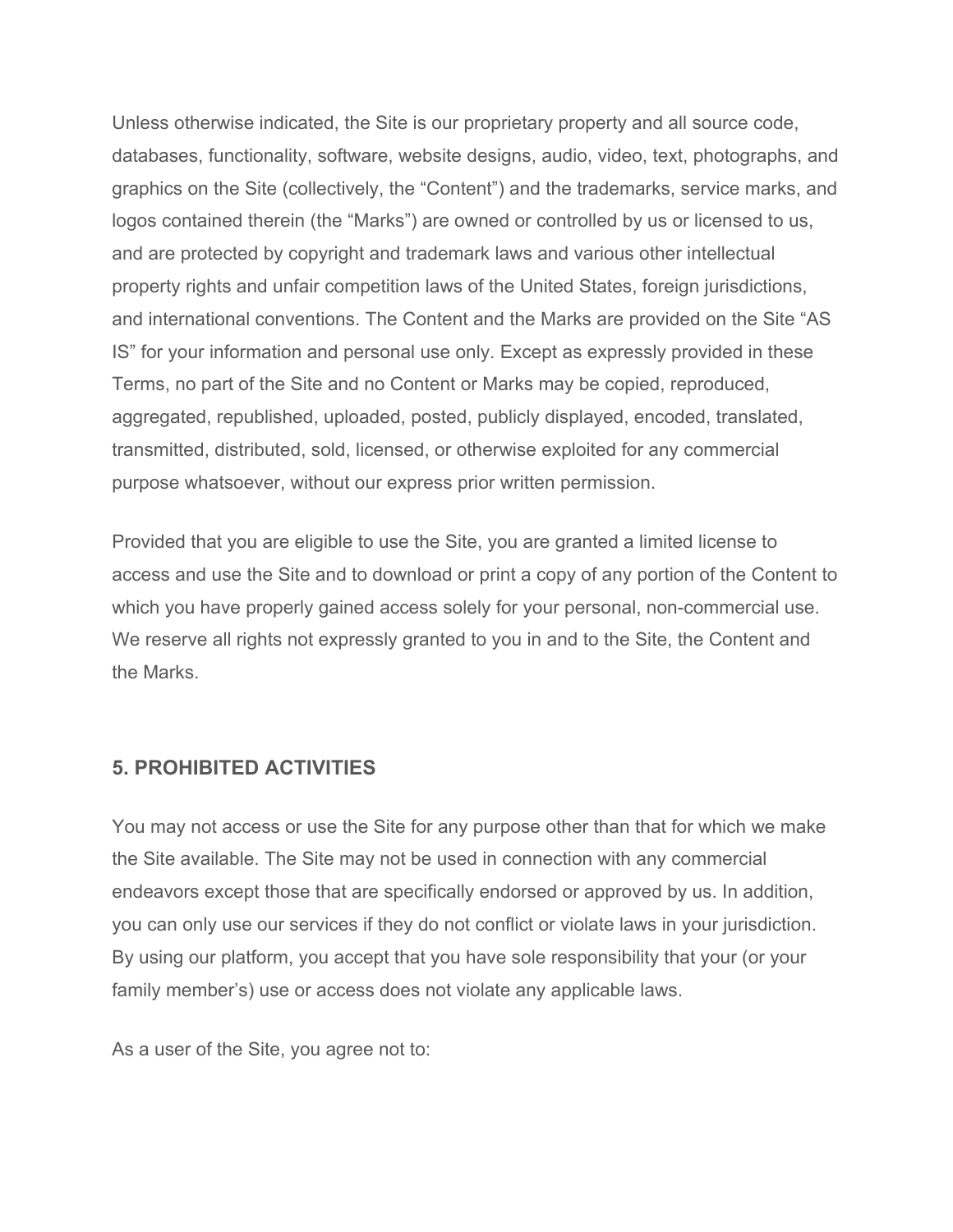- 1. Use in connection with any legal matters that are frivolous, immaterial, illegal, lack merit, involve the laws of foreign legal jurisdictions, or have been pursued an excessive or unreasonable amount of times as determined by us;
- 2. Use in connection with any legal matter involving violent crime;
- 3. Used in connection with any legal matter that directly or indirectly involves your current or prospective legal counsel;
- 4. Use in any legal matter that directly or indirectly involves BatonSync or any of its affiliates, directors, agents, employees, or service providers;
- 5. Systematically retrieve data or other content from the Site to create or compile, directly or indirectly, a collection, compilation, database, or directory without written permission from us;
- 6. Make any unauthorized use of the Site, including collecting usernames and/or email addresses of users by electronic or other means for the purpose of sending unsolicited email, or creating user accounts by automated means or under false pretenses;
- 7. Use a buying agent or purchasing agent to make purchases on the Site;
- 8. Use the Site to advertise or offer to sell goods and services;
- 9. Circumvent, disable, or otherwise interfere with security-related features of the Site, including features that prevent or restrict the use or copying of any Content or enforce limitations on the use of the Site and/or the Content contained therein;
- 10.Engage in unauthorized framing of or linking to the Site;
- 11.Trick, defraud, or mislead us and other users, especially in any attempt to learn sensitive account information such as user passwords, demographic data, or anything else deemed to be personally identifying for any of the users or the information entered about students;
- 12.Make improper use of our support services or submit false reports of abuse or misconduct;
- 13.Engage in any automated use of the system, such as using scripts to send comments or messages, or using any data mining, robots, or similar data gathering and extraction tools;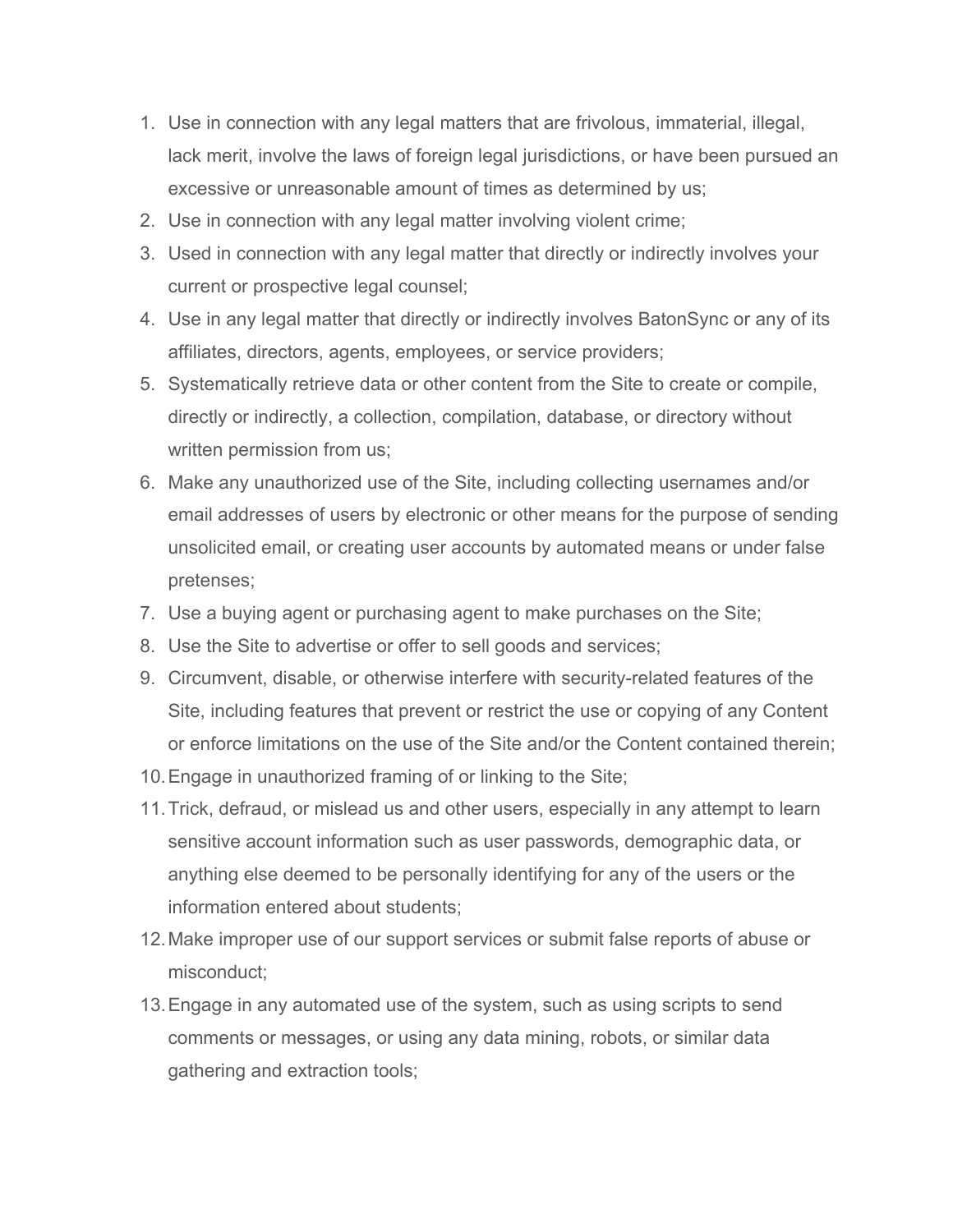- 14.Interfere with, disrupt, or create an undue burden on the Site or the networks or services connected to the Site;
- 15.Attempt to impersonate another user or person or use the username of another user;
- 16.Sell or otherwise transfer your profile;
- 17.Use any information obtained from the Site in order to harass, abuse, or harm another person;
- 18.Use the Site as part of any effort to compete with us or otherwise use the Site and/or the Content for any revenue-generating endeavor or commercial enterprise;
- 19.Decipher, decompile, disassemble, or reverse engineer any of the software comprising or in any way making up a part of the Site;
- 20.Attempt to bypass any measures of the Site designed to prevent or restrict access to the Site, or any portion of the Site;
- 21.Harass, annoy, intimidate, or threaten any of our employees or agents engaged in providing any portion of the Site to you;
- 22.Delete the copyright or other proprietary rights notice from any Content;
- 23.Copy or adapt the Site's software, including but not limited to Flash, PHP, HTML, JavaScript, or other code;
- 24.Upload or transmit (or attempt to upload or to transmit) viruses, Trojan horses, or other material, including excessive use of capital letters and spamming (continuous posting of repetitive text), that interferes with any party's uninterrupted use and enjoyment of the Site or modifies, impairs, disrupts, alters, or interferes with the use, features, functions, operation, or maintenance of the Site;
- 25.Upload or transmit (or attempt to upload or to transmit) any material that acts as a passive or active information collection or transmission mechanism, including without limitation, clear graphics interchange formats ("gifs"), 1×1 pixels, web bugs, cookies, or other similar devices (sometimes referred to as "spyware" or "passive collection mechanisms" or "pcms");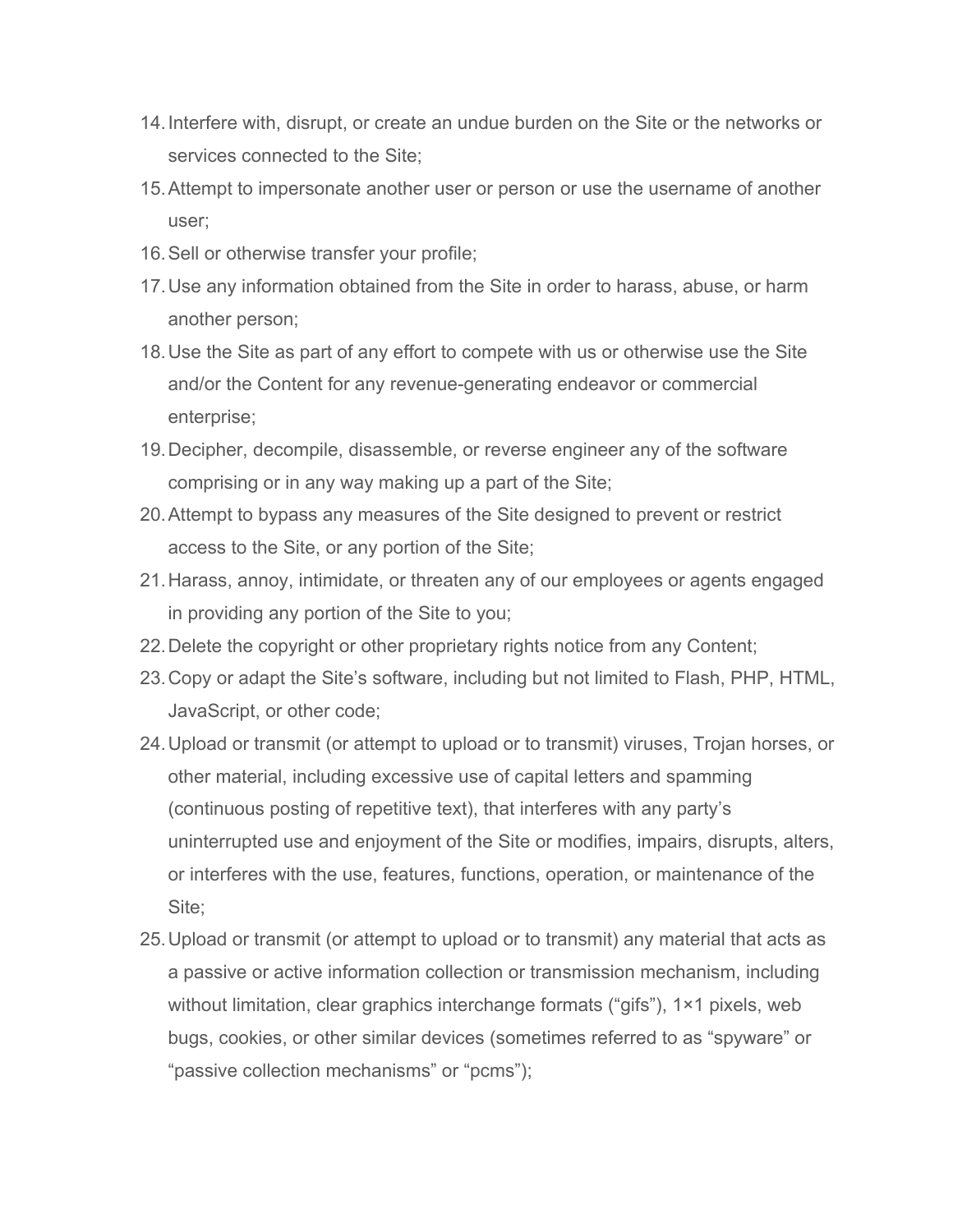- 26.Except as may be the result of standard search engine or Internet browser usage, use, launch, develop, or distribute any automated system, including without limitation, any spider, robot, cheat utility, scraper, or offline reader that accesses the Site, or using or launching any unauthorized script or other software;
- 27.Disparage, tarnish, or otherwise harm, in our opinion, us and/or the Site;
- 28.Use the Site in a manner inconsistent with any applicable laws or regulations;
- 29.Use the Site in a manner inconsistent with the privacy policies in place at individual schools, school districts, states, and other entities that may jeopardize the information entered regarding minors.

#### **6. THIRD-PARTY WEBSITES AND CONTENT**

The Site may contain (or you may be sent via the Site) links to other websites ("Third-Party Websites") as well as articles, photographs, text, graphics, pictures, designs, music, sound, video, information, applications, software, and other content or items belonging to or originating from third parties ("Third-Party Content"). Such Third-Party Websites and Third-Party Content are not investigated, monitored, or checked for accuracy, appropriateness, or completeness by us, and we are not responsible for any Third-Party Websites accessed through the Site or any Third-Party Content posted on, available through, or installed from the Site, including the content, accuracy, offensiveness, opinions, reliability, privacy practices, or other policies of or contained in the Third-Party Websites or the Third-Party Content. Inclusion of, linking to, or permitting the use or installation of any Third-Party Websites or any Third-Party Content does not imply approval or endorsement thereof by us. If you decide to leave the Site and access the Third-Party Websites or to use or install any Third-Party Content, you do so at your own risk, and you should be aware these Terms no longer govern. You should review the applicable terms and policies, including privacy and data gathering practices, of any website to which you navigate from the Site or relating to any applications you use or install from the Site. Any purchases you make through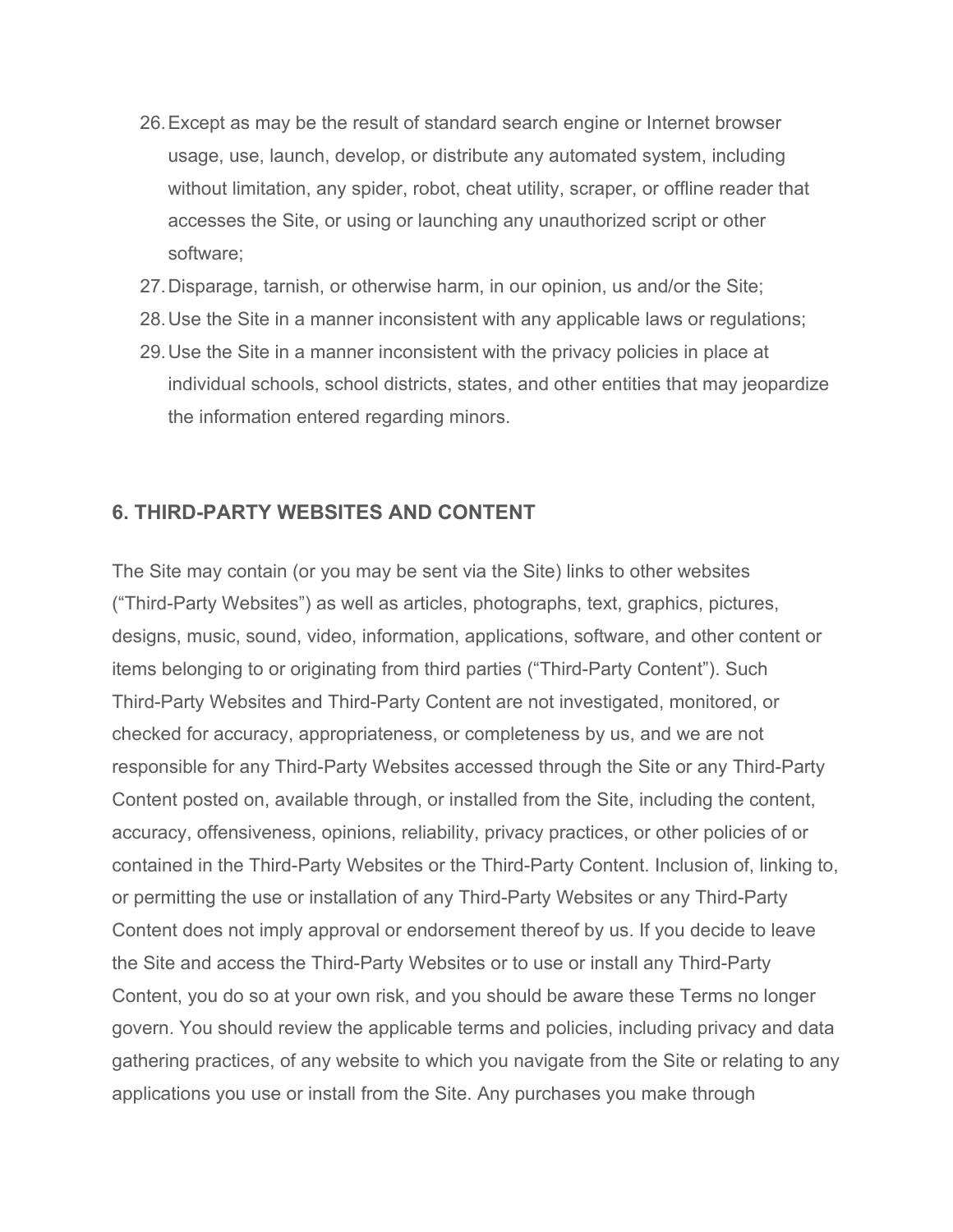Third-Party Websites will be through other websites and from other companies, and we take no responsibility whatsoever in relation to such purchases which are exclusively between you and the applicable third party. You agree and acknowledge that we do not endorse the products or services offered on Third-Party Websites and you shall hold us harmless from any harm caused by your purchase of such products or services. Additionally, you shall hold us harmless from any losses sustained by you or harm caused to you relating to or resulting in any way from any Third-Party Content or any contact with Third-Party Websites.

# **7. U.S. GOVERNMENT RIGHTS**

Our services are "commercial items" as defined in Federal Acquisition Regulation ("FAR") 2.101. If our services are acquired by or on behalf of any agency not within the Department of Defense ("DOD"), our services are subject to the terms of these Terms in accordance with FAR 12.212 (for computer software) and FAR 12.211 (for technical data). If our services are acquired by or on behalf of any agency within the Department of Defense, our services are subject to the terms of these Terms in accordance with Defense Federal Acquisition Regulation ("DFARS") 227.7202‑3. In addition, DFARS 252.227‑7015 applies to technical data acquired by the DOD. This U.S. Government Rights clause is in lieu of, and supersedes, any other FAR, DFARS, or other clause or provision that addresses government rights in computer software or technical data under these Terms.

#### **8. SITE MANAGEMENT**

We reserve the right, but not the obligation, to: (1) monitor the Site for violations of these Terms; (2) take appropriate legal action against anyone who, in our sole discretion, violates the law or these Terms, including without limitation, reporting such user to law enforcement authorities; (3) in our sole discretion and without limitation,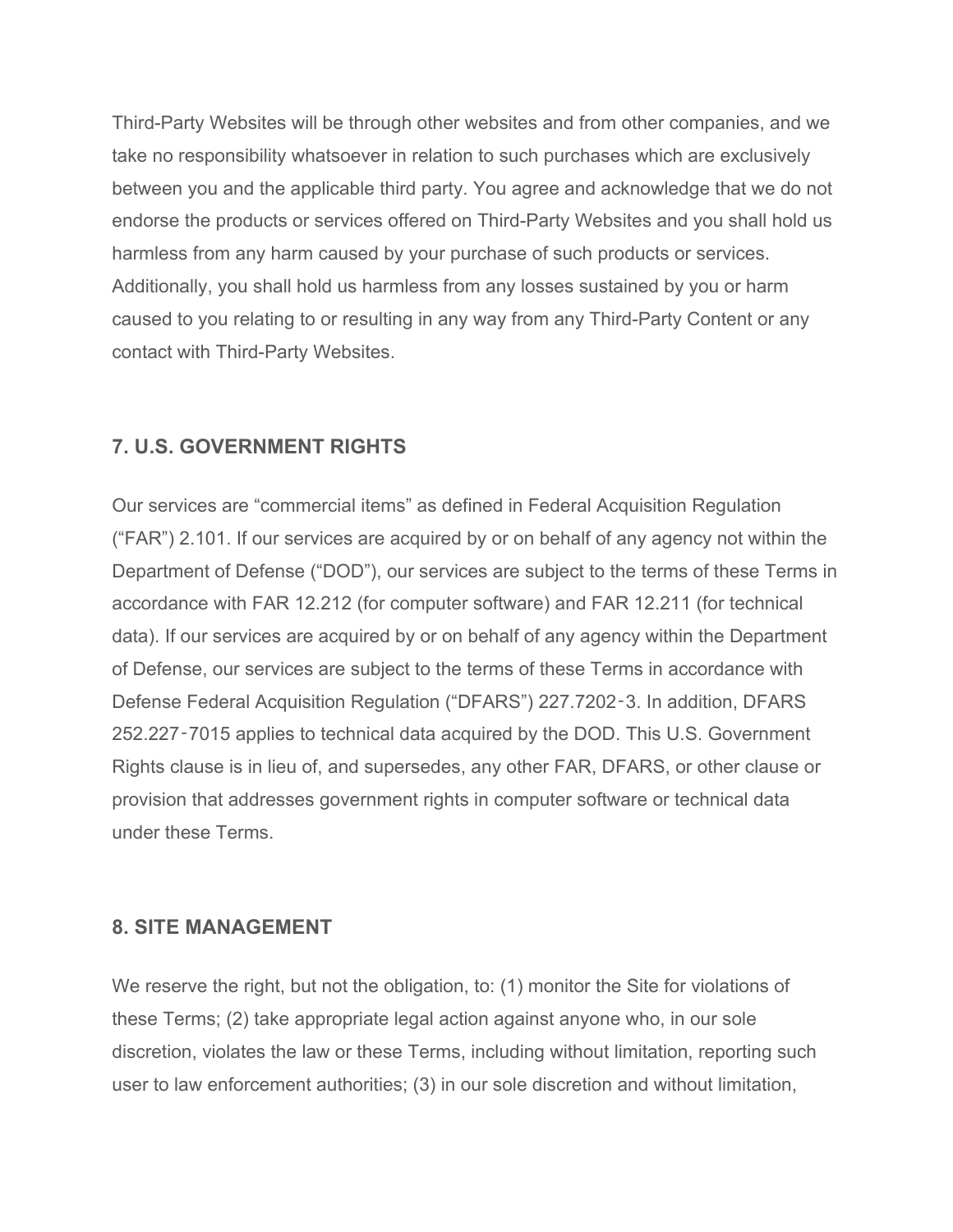refuse, restrict access to, limit the availability of, or disable (to the extent technologically feasible) any of your Contributions or any portion thereof; (4) in our sole discretion and without limitation, notice, or liability, to remove from the Site or otherwise disable all files and content that are excessive in size or are in any way burdensome to our systems; and (5) otherwise manage the Site in a manner designed to protect our rights and property and to facilitate the proper functioning of the Site.

# **9. PRIVACY POLICY**

We care about data privacy and security. Please review our Privacy Policy:

## **BatonSync Privacy Policy:**

#### **Privacy Notice**

This privacy notice discloses the privacy practices for www.batonsync.com. This privacy notice applies solely to information collected by this website. It will notify you of the following:

- 1. What personally identifiable information is collected from you through the website, how it is used and with whom it may be shared.
- 2. What choices are available to you regarding the use of your data.
- 3. The security procedures in place to protect the misuse of your information.
- 4. How you can correct any inaccuracies in the information.

#### **Registration**

In order to use this website, a User/Director must first complete the registration form. During registration a User/Director is required to give certain information (such as first and last name, username, and email address). This information is used to contact you about the products/services on our site in which you have expressed interest.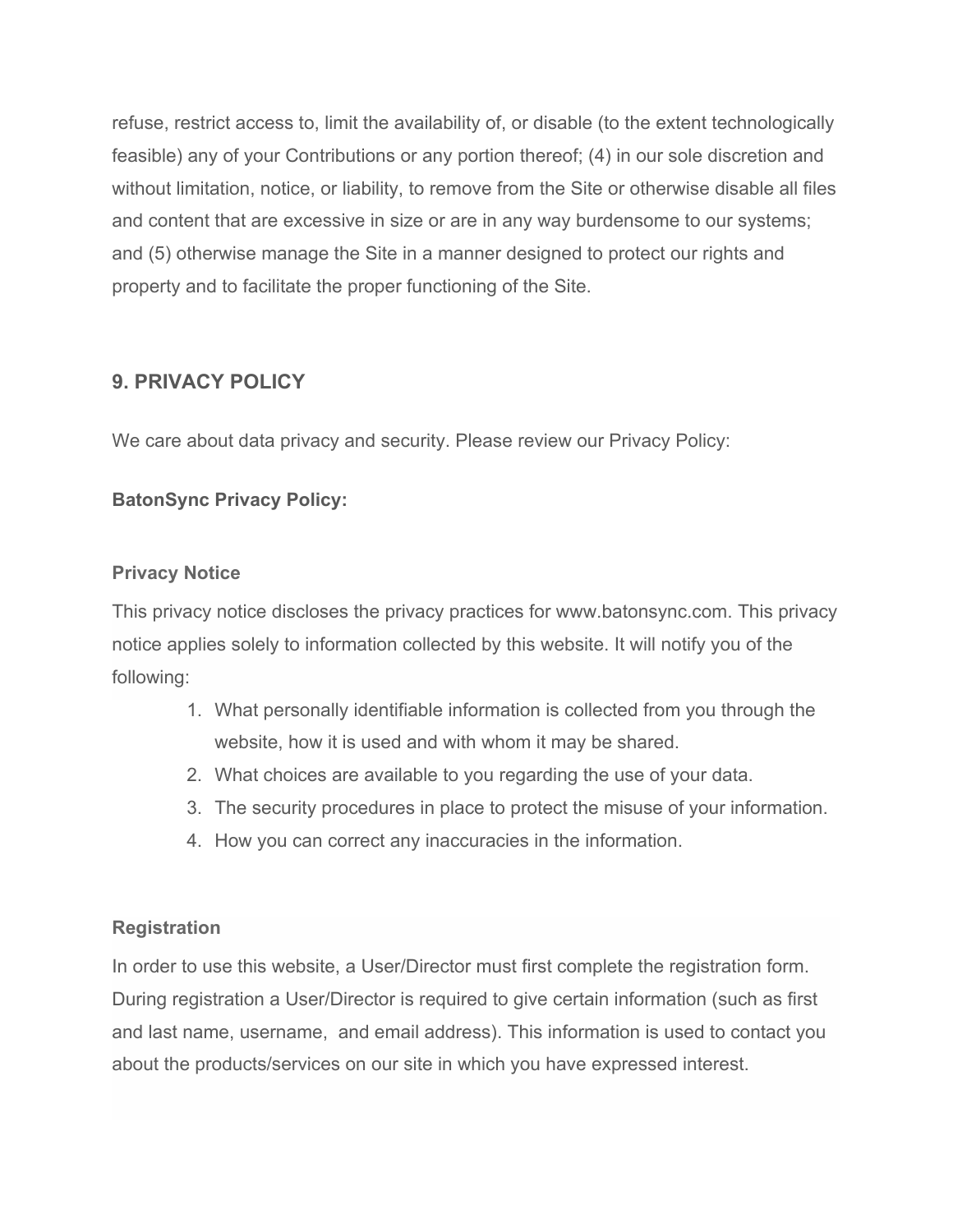# **Information Collection, Use, and Sharing**

We are the sole owners of the information collected on this site. We only have access to/collect information that you voluntarily give us via email or other direct contact from you. We will not sell or rent this information to anyone.

We will use your information to respond to you, regarding the reason you contacted us. We will not share your information with any third party outside of our organization, other than as necessary to fulfill your request, e.g. to ship an order.

Unless you ask us not to, we may contact you via email in the future to tell you about specials, new products or services, or changes to this privacy policy.

# **Your Access to and Control Over Information**

You may opt out of any future contacts from us at any time. You can do the following at any time by contacting us via the email address or phone number given on our website:

- See what data we have about you, if any.
- Change/correct any data we have about you.
- Have us delete any data we have about you.
- Express any concern you have about our use of your data.

#### **Security**

We are serious about taking precautions to protect your information. When you submit sensitive information via the website, your information is protected both online and offline. We must trust that you are entering information in accordance with the privacy policies at your school, school district, state, and national levels with regard to minors. Wherever we collect sensitive information (such as credit card data), that information is encrypted and transmitted to us in a secure way. You can verify this by looking for a lock icon in the address bar and looking for "https" at the beginning of the address of the Web page.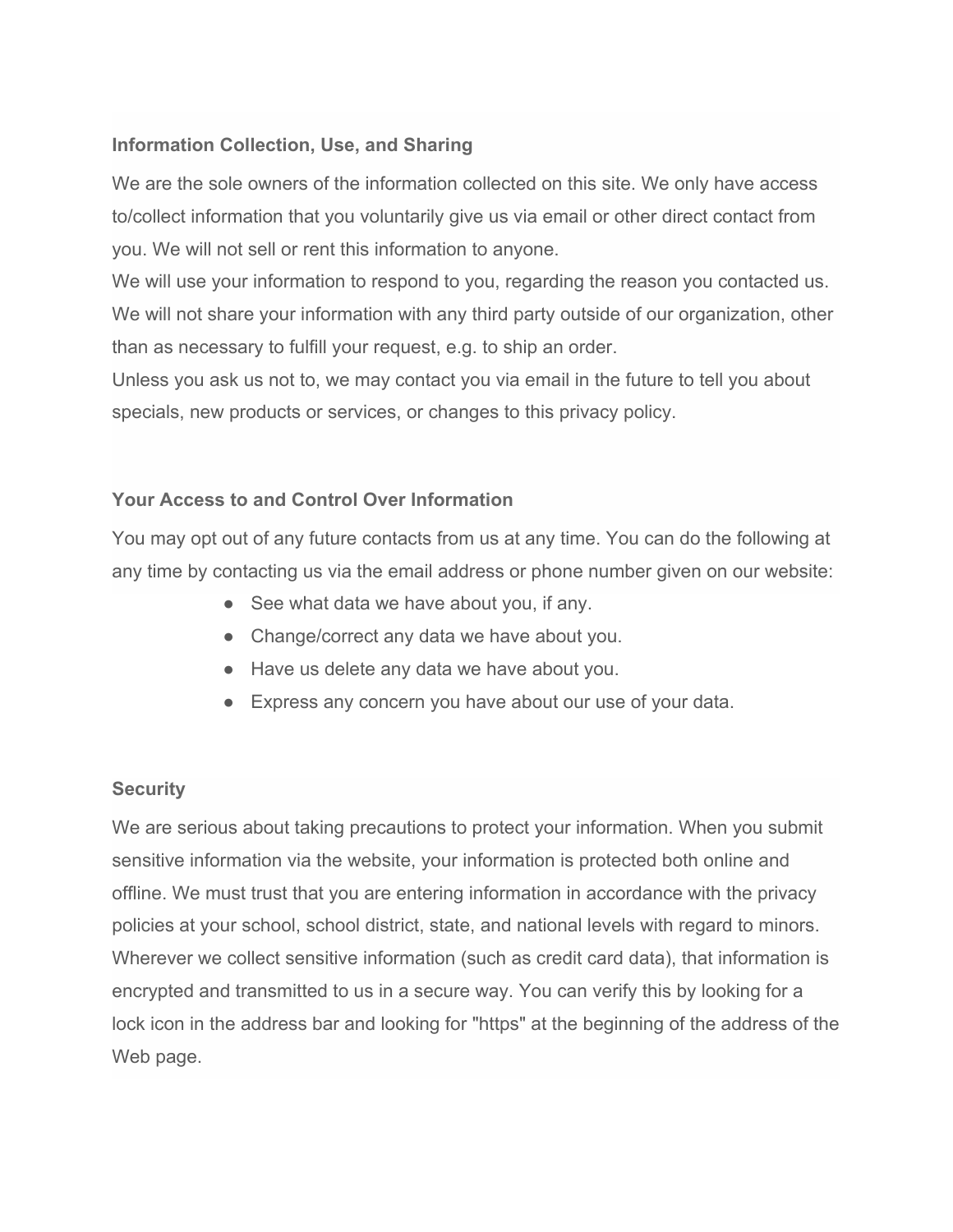While we use encryption to protect sensitive information transmitted online, we also protect your information offline. Only employees who need the information to perform a specific job (for example, billing or customer service) are granted access to personally identifiable information. The computers/servers in which we store personally identifiable information are kept in a secure environment.

#### **Children's Privacy**

BatonSync does not knowingly collect or solicit any information from anyone under the age of 13 or knowingly allow such persons to register as User/Director. While we may collect certain information about children under 13 that a parent or director provides to us, BatonSync and its content are not directed at children under the age of 13. When you, a User/Director, use BatonSync, you certify that you will not permit or request that children under 13 submit information to the Site directly without your supervision. We recommend that users/directors provide a copy of this statement to parents and guardians of any children whose information the user/director may submit to the BatonSync.

In the event that we learn that we have collected personal information from a child under age 13 without parental or teacher consent, we will delete that information as quickly as possible. If you believe that we might have any information from a child under 13, please contact us at [support@batonsync.com](mailto:support@batonsync.com)

# **If you feel that we are not abiding by this privacy policy, you should contact us immediately via email [support@batonsync.com](mailto:support@batonsync.com).**

By using the Site, you agree to be bound by our Privacy Policy, which is incorporated into these Terms. Please be advised the Site is hosted in the United States. If you access the Site from the European Union, Asia, or any other region of the world with laws or other requirements governing personal data collection, use, or disclosure that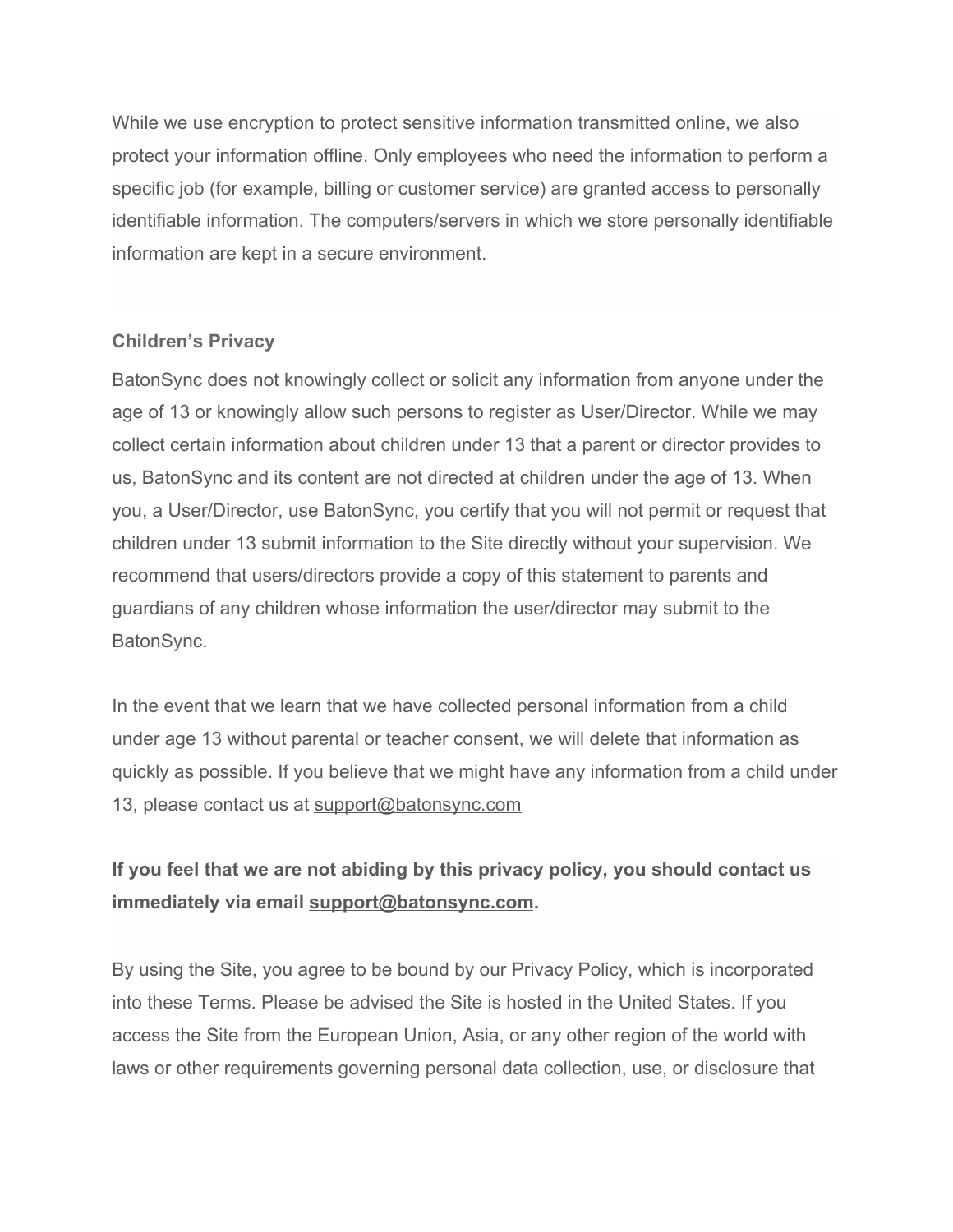differ from applicable laws in the United States, then through your continued use of the Site, you are transferring your data to the United States, and you expressly consent to have your data transferred to and processed in the United States. Further, we do not knowingly accept, request, or solicit information from children or knowingly market to children. Therefore, in accordance with the U.S. Children's Online Privacy Protection Act, if we receive actual knowledge that anyone under the age of 13 has provided personal information to us without the requisite and verifiable parental consent, we will delete that information from the Site as quickly as is reasonably practical.

# **10. DIGITAL MILLENNIUM COPYRIGHT ACT (DMCA) NOTICE AND POLICY**

#### **NOTIFICATIONS**

We respect the intellectual property rights of others. If you believe that any material available on or through the Site infringes upon any copyright you own or control, please immediately notify our Designated Copyright Agent using the contact information provided below (a "Notification"). A copy of your Notification will be sent to the person who posted or stored the material addressed in the Notification. Please be advised that pursuant to federal law you may be held liable for damages if you make material misrepresentations in a Notification. Thus, if you are not sure that material located on or linked to by the Site infringes your copyright, you should consider first contacting an attorney. If you believe that any material available on or through the Site infringes upon any copyright you own or control, please immediately notify our designated copyright agent at:

Attn: Jade Brown

Address:

Email: jadelaw@sunflower.com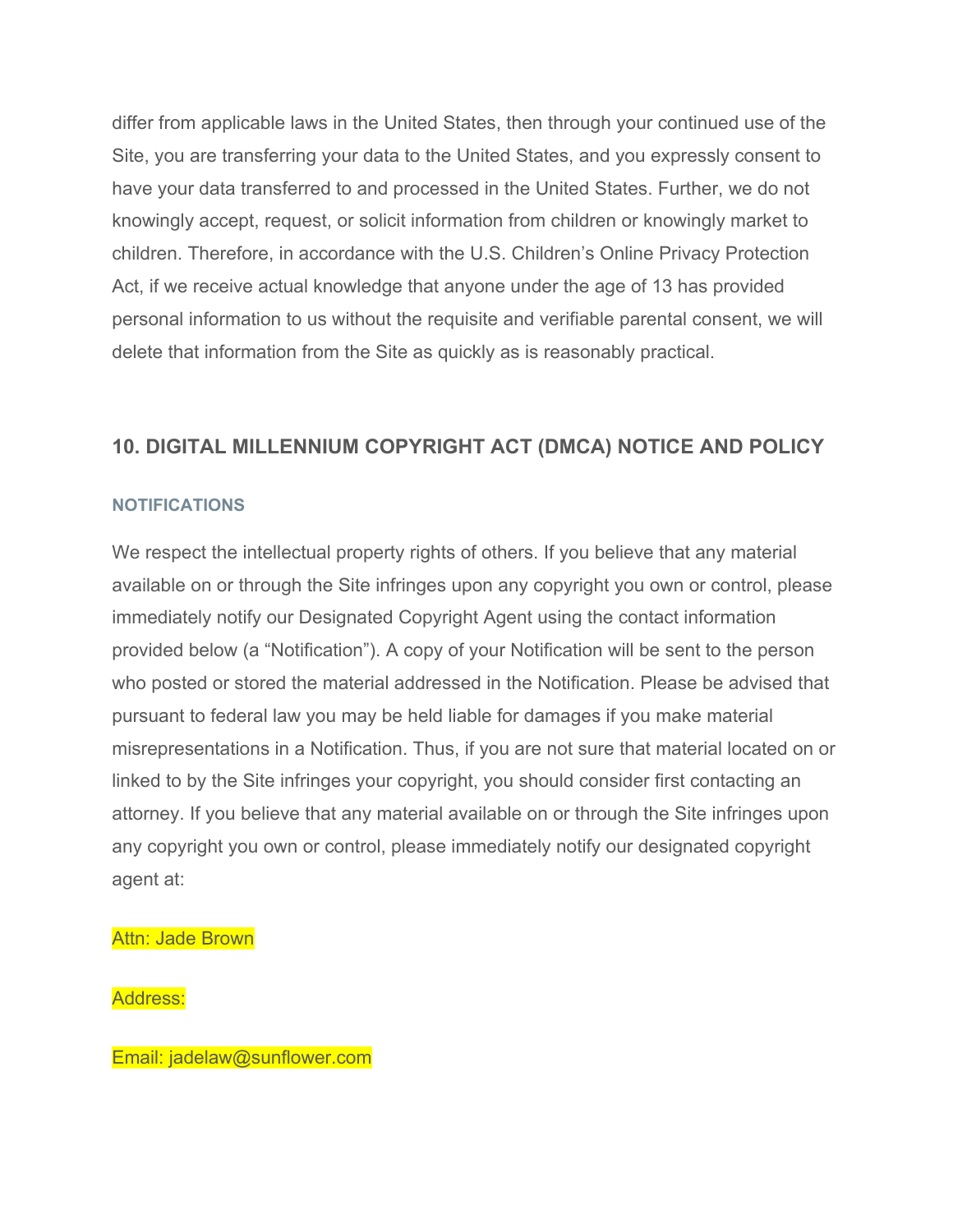All Notifications should meet the requirements of DMCA 17 U.S.C. § 512(c)(3) and include the following information: (1) A physical or electronic signature of a person authorized to act on behalf of the owner of an exclusive right that is allegedly infringed; (2) identification of the copyrighted work claimed to have been infringed, or, if multiple copyrighted works on the Site are covered by the Notification, a representative list of such works on the Site; (3) identification of the material that is claimed to be infringing or to be the subject of infringing activity and that is to be removed or access to which is to be disabled, and information reasonably sufficient to permit us to locate the material; (4) information reasonably sufficient to permit us to contact the complaining party, such as an address, telephone number, and, if available, an email address at which the complaining party may be contacted; (5) a statement that the complaining party has a good faith belief that use of the material in the manner complained of is not authorized by the copyright owner, its agent, or the law; and (6) a statement that the information in the notification is accurate, and under penalty of perjury, that the complaining party is authorized to act on behalf of the owner of an exclusive right that is allegedly infringed upon.

#### **COUNTER NOTIFICATION**

If you believe your own copyrighted material has been removed from the Site as a result of a mistake or misidentification, you may submit a written counter notification to [us/our Designated Copyright Agent] using the contact information provided below (a "Counter Notification"). To be an effective Counter Notification under the DMCA, your Counter Notification must include substantially the following: (1) identification of the material that has been removed or disabled and the location at which the material appeared before it was removed or disabled; (2) a statement that you consent to the jurisdiction of the Federal District Court in which your address is located, or if your address is outside the United States, for any judicial district in which we are located; (3) a statement that you will accept service of process from the party that filed the Notification or the party's agent; (4) your name, address, and telephone number; (5) a statement under penalty of perjury that you have a good faith belief that the material in question was removed or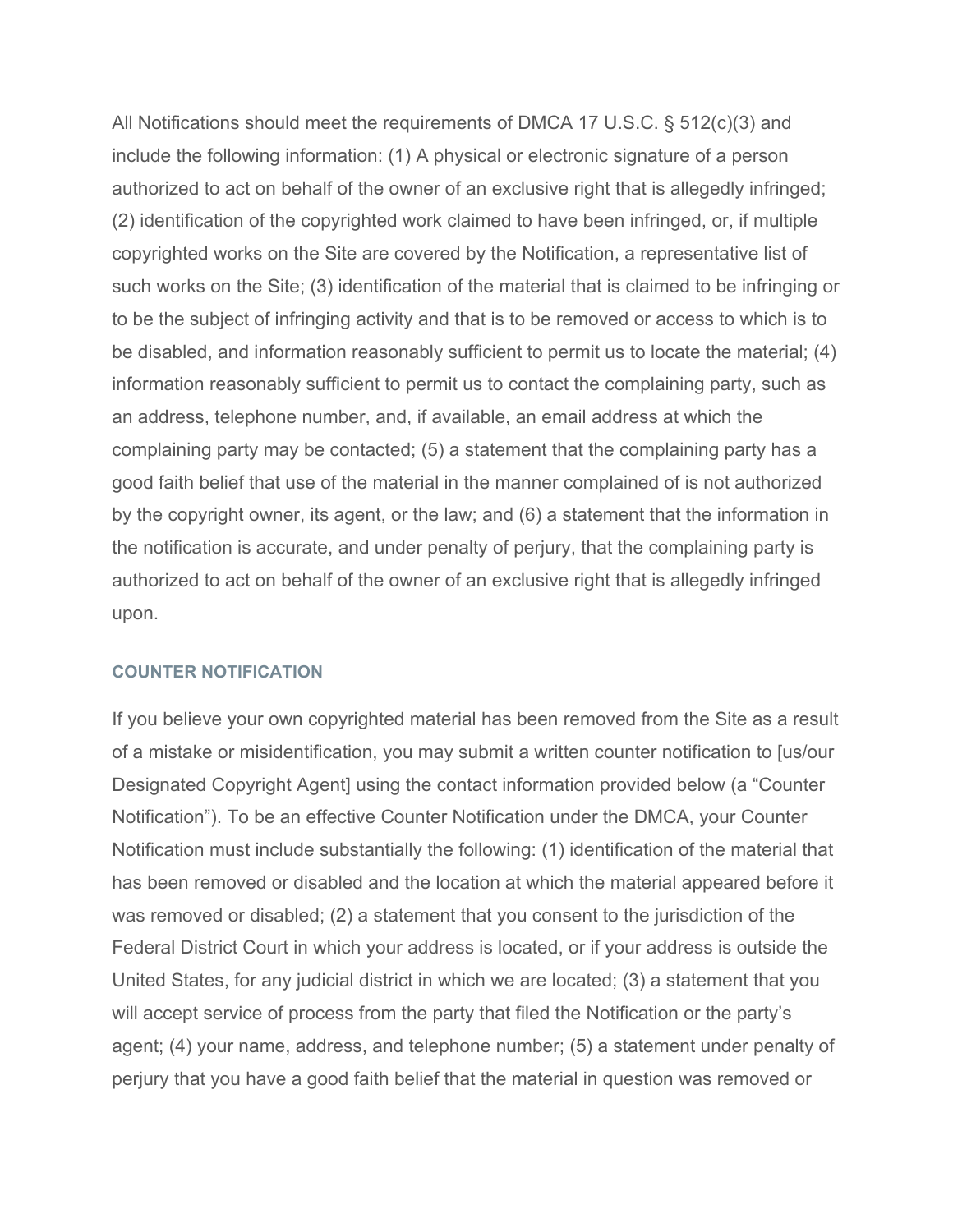disabled as a result of a mistake or misidentification of the material to be removed or disabled; and (6) your physical or electronic signature.

If you send us a valid, written Counter Notification meeting the requirements described above, we will restore your removed or disabled material, unless we first receive notice from the party filing the Notification informing us that such party has filed a court action to restrain you from engaging in infringing activity related to the material in question. Please note that if you materially misrepresent that the disabled or removed content was removed by mistake or misidentification, you may be liable for damages, including costs and attorney's fees. Filing a false Counter Notification constitutes perjury.

# **11. TERM AND TERMINATION**

These Terms shall remain in full force and effect while you use the Site. Without limiting any other provision of these terms, we reserve the right to, in our sole discretion and without notice or liability, deny access to and use of the site (including blocking certain IP addresses), to any person for any reason or for no reason, including without limitation for breach of any representation, warranty, or covenant contained in these terms or any applicable law of regulation. We may terminate your use or participation in the site or delete your account and any content or information that you posted at any time, without warning, in our sole discretion.

If we terminate or suspend your account for any reason, you are prohibited from registering and creating a new account under your name, a fake or borrowed name, or the name of any third party, even if you may be acting on behalf of the third party. In addition to terminating or suspending your account, we reserve the right to take appropriate legal action, including without limitation pursuing civil, criminal, and injunctive redress.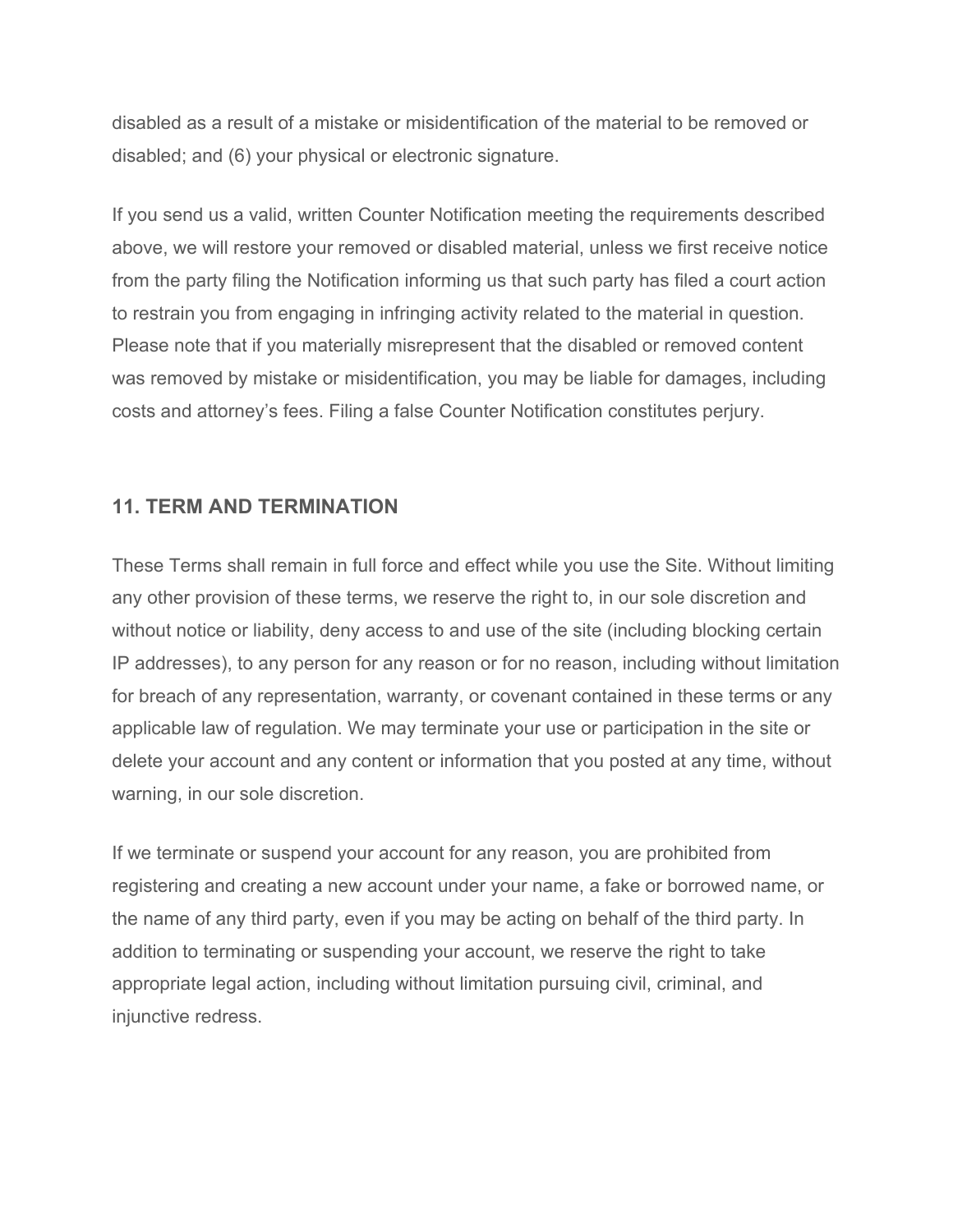# **12. MODIFICATIONS AND INTERRUPTIONS**

We reserve the right to change, modify, or remove the contents of the Site at any time or for any reason at our sole discretion without notice. However, we have no obligation to update any information on our Site. We also reserve the right to modify or discontinue all or part of the Site without notice at any time. We will not be liable to you or any third party for any modification, price change, suspension, or discontinuance of the Site.

We cannot guarantee the Site will be available at all times. We may experience hardware, software, or other problems or need to perform maintenance related to the Site, resulting in interruptions, delays, or errors. We reserve the right to change, revise, update, suspend, discontinue, or otherwise modify the Site at any time or for any reason without notice to you. You agree that we have no liability whatsoever for any loss, damage, or inconvenience caused by your inability to access or use the Site during any downtime or discontinuance of the Site. Nothing in these Terms will be construed to obligate us to maintain and support the Site or to supply any corrections, updates, or releases in connection therewith.

# **13. GOVERNING LAW**

These Terms and your use of the Site are governed by and construed in accordance with the laws of the State of Kansas applicable to agreements made and to be entirely performed within the State of Kansas, without regard to its conflict of law principles.

#### **14. DISPUTE RESOLUTION**

**PLEASE READ THIS SECTION CAREFULLY, AS IT AFFECTS YOUR RIGHTS.**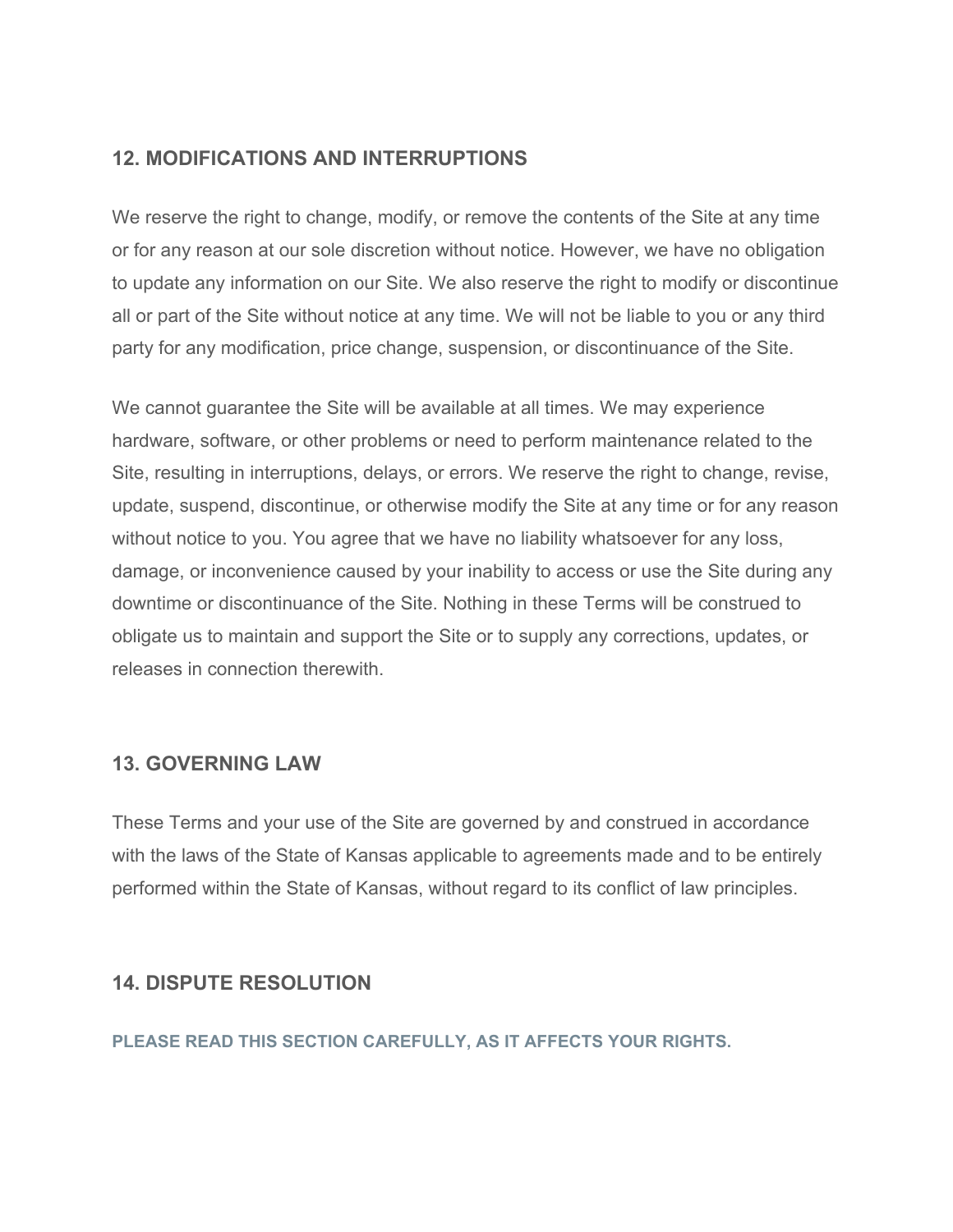#### **INFORMAL NEGOTIATIONS**

To expedite resolution and control the cost of any dispute, controversy, or claim related to these Terms (each a "Dispute" and collectively, the "Disputes") brought by either you or us (individually, a "Party" and collectively, the "Parties"), the Parties agree to first attempt to negotiate any Dispute (except those Disputes expressly provided below) informally for at least thirty (30) days before initiating arbitration. Such informal negotiations commence upon written notice from one Party to the other Party.

#### **BINDING ARBITRATION**

If the Parties are unable to resolve a Dispute through informal negotiations, the Dispute (except those Disputes expressly excluded below) will be finally and exclusively resolved by binding arbitration. You understand that without this provision, you would have the right to sue in court and have a jury trial. The arbitration shall be commenced and conducted under the Commercial Arbitration Rules of the American Arbitration Association ("AAA") and, where appropriate, the AAA's Supplementary Procedures for Consumer Related Disputes ("AAA Consumer Rules"), both of which are available at the AAA website www.adr.org. Your arbitration fees and your share of arbitrator compensation shall be governed by the AAA Consumer Rules and, where appropriate, limited by the AAA Consumer Rules. If such costs are determined to by the arbitrator to be excessive, we will pay all arbitration fees and expenses. The arbitration may be conducted in person, through the submission of documents, by phone, or online. The arbitrator will make a decision in writing, but need not provide a statement of reasons unless requested by either Party. The arbitrator must follow applicable law, and any award may be challenged if the arbitrator fails to do so. Except where otherwise required by the applicable AAA rules or applicable law, the arbitration will take place in Kent County County, DE. Except as otherwise provided herein, the Parties may litigate in court to compel arbitration, stay proceedings pending arbitration, or to confirm, modify, vacate, or enter judgment on the award entered by the arbitrator.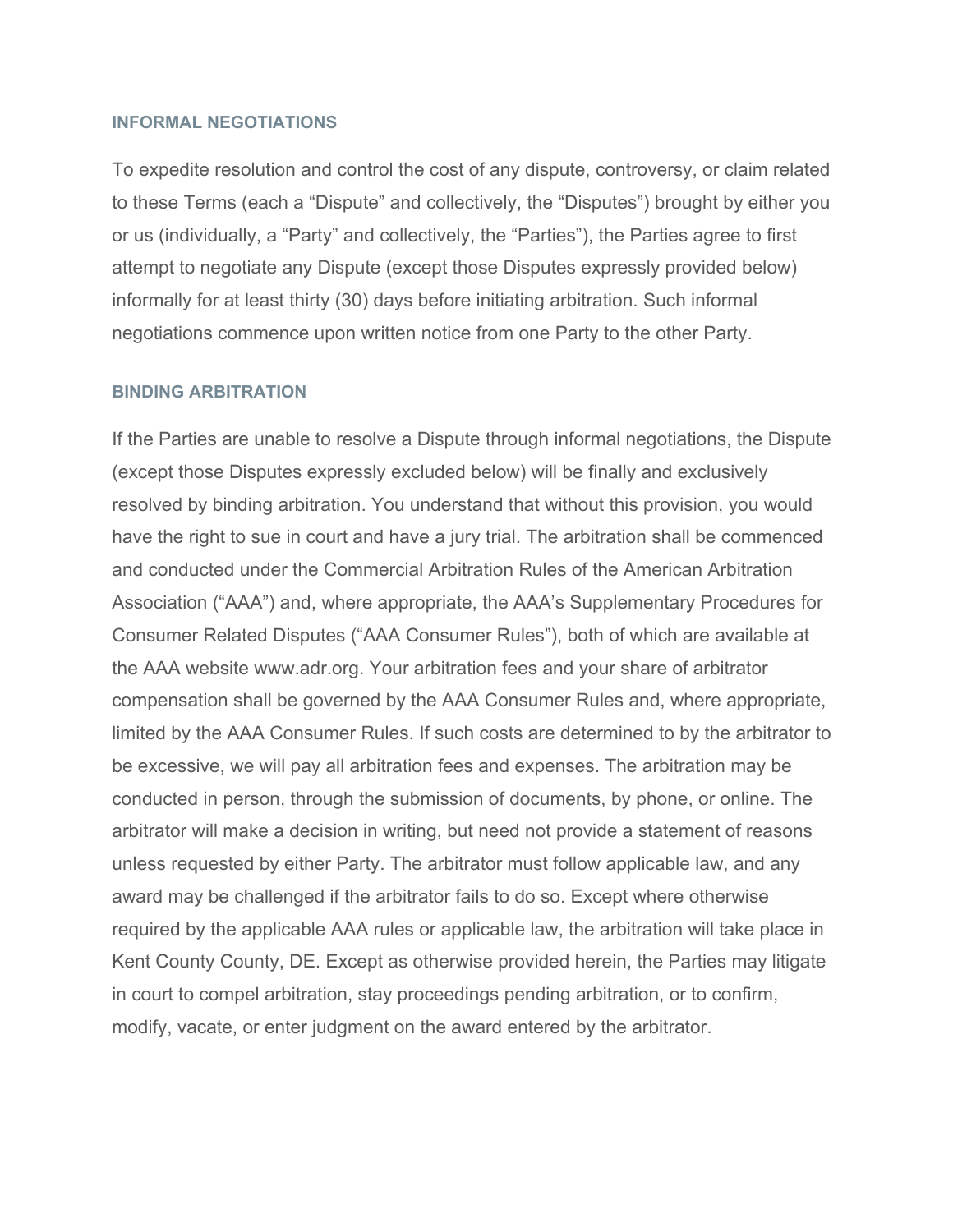If for any reason, a Dispute proceeds in court rather than arbitration, the Dispute shall be commenced or prosecuted in the state and federal courts located in Kent County County, DE, and the Parties hereby consent to, and waive all defenses of lack of personal jurisdiction, and forum non conveniens with respect to venue and jurisdiction in such state and federal courts. Application of the United Nations Convention on Contracts for the International Sale of Goods and the Uniform Computer Information Transaction Act (UCITA) are excluded from these Terms.

In no event shall any Dispute brought by either Party related in any way to the Site be commenced more than one (1) years after the cause of action arose. If this provision is found to be illegal or unenforceable, then neither Party will elect to arbitrate any Dispute falling within that portion of this provision found to be illegal or unenforceable and such Dispute shall be decided by a court of competent jurisdiction within the courts listed for jurisdiction above, and the Parties agree to submit to the personal jurisdiction of that court.

#### **RESTRICTIONS**

The Parties agree that any arbitration shall be limited to the Dispute between the Parties individually. To the full extent permitted by law, (a) no arbitration shall be joined with any other proceeding; (b) there is no right or authority for any Dispute to be arbitrated on a class-action basis or to utilize class action procedures; and (c) there is no right or authority for any Dispute to be brought in a purported representative capacity on behalf of the general public or any other persons.

#### **EXCEPTIONS TO INFORMAL NEGOTIATIONS AND ARBITRATION**

The Parties agree that the following Disputes are not subject to the above provisions concerning informal negotiations and binding arbitration: (a) any Disputes seeking to enforce or protect, or concerning the validity of, any of the intellectual property rights of a Party; (b) any Dispute related to, or arising from, allegations of theft, piracy, invasion of privacy, or unauthorized use; and (c) any claim for injunctive relief. If this provision is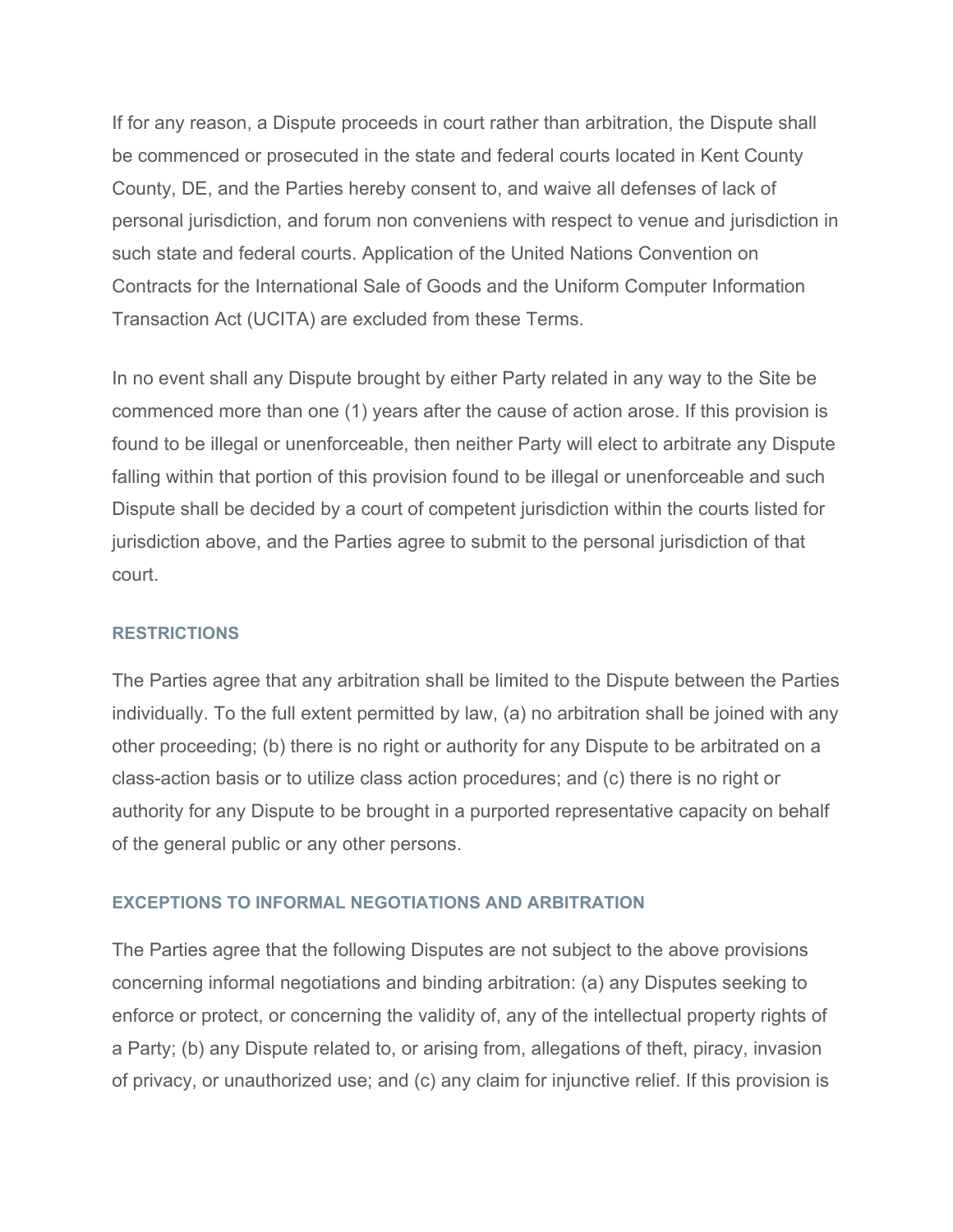found to be illegal or unenforceable, then neither Party will elect to arbitrate any Dispute falling within that portion of this provision found to be illegal or unenforceable and such Dispute shall be decided by a court of competent jurisdiction within the courts listed for jurisdiction above, and the Parties agree to submit to the personal jurisdiction of that court.

#### **CORRECTIONS**

There may be information on the Site that contains typographical errors, inaccuracies, or omissions, including descriptions, pricing, availability, and various other information. We reserve the right to correct any errors, inaccuracies, or omissions and to change or update the information on the Site at any time, without prior notice.

#### **15. DISCLAIMER**

The site is provided on an as-is and as-available basis. You agree that your use of the site and our services will be at your sole risk. To the fullest extent permitted by law, we disclaim all warranties, express or implied, in connection with the site and your use thereof, including, without limitation, the implied warranties of merchantability, fitness for a particular purpose, and non-infringement. We make no warranties or representations about the accuracy or completeness of the site's content or the content of any websites linked to the site and we will assume no liability or responsibility for any (1) errors, mistakes, or inaccuracies of content and materials, (2) personal injury or property damage, of any nature whatsoever, resulting from your access to and use of the site, (3) any unauthorized access to or use of our secure servers and/or any and all personal information and/or financial information stored therein, (4) any interruption or cessation of transmission to or from the site, (5) any bugs, viruses, trojan horses, or the like which may be transmitted to or through the site by any third party, and/or (6) any errors or omissions in any content and materials or for any loss or damage of any kind incurred as a result of the use of any content posted, transmitted, or otherwise made available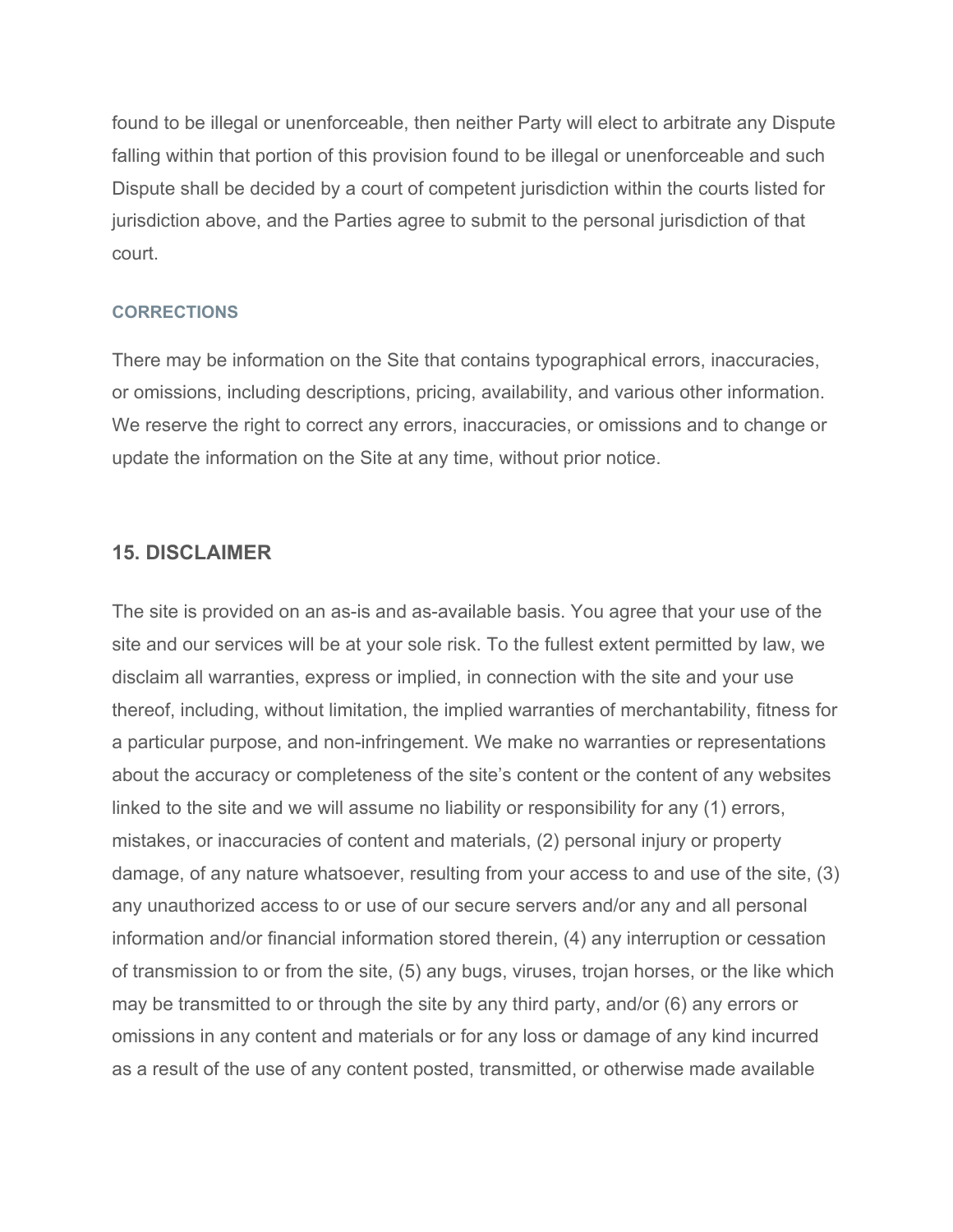via the site. We do not warrant, endorse, guarantee, or assume responsibility for any product or service advertised or offered by a third party through the site, any hyperlinked website, or any website or mobile application featured in any banner or other advertising, and we will not be a party to or in any way be responsible for monitoring any transaction between you and any third-party providers of products or services. As with the purchase of a product or service through any medium or in any environment, you should use your best judgment and exercise caution where appropriate.

# **16. LIMITATIONS OF LIABILITY**

In no event will we or our directors, employees, or agents be liable to you or any third party for any direct, indirect, consequential, exemplary, incidental, special, or punitive damages, including lost profit, lost revenue, loss of data, or other damages arising from your use of the site, even if we have been advised of the possibility of such damages. notwithstanding anything to the contrary contained herein, our liability to you for any cause whatsoever and regardless of the form of the action, will at all times be limited to the amount paid, if any, by you to us during the six (6) month period prior to any cause of action arising. Certain state laws do not allow limitations on implied warranties or the exclusion or limitation of certain damages. If these laws apply to you, some or all of the above disclaimers or limitations may not apply to you, and you may have additional rights.

#### **17. INDEMNIFICATION**

You agree to defend, indemnify, and hold us harmless, including our subsidiaries, affiliates, and all of our respective officers, agents, partners, and employees, from and against any loss, damage, liability, claim, or demand, including reasonable attorneys' fees and expenses, made by any third party due to or arising out of: (1) your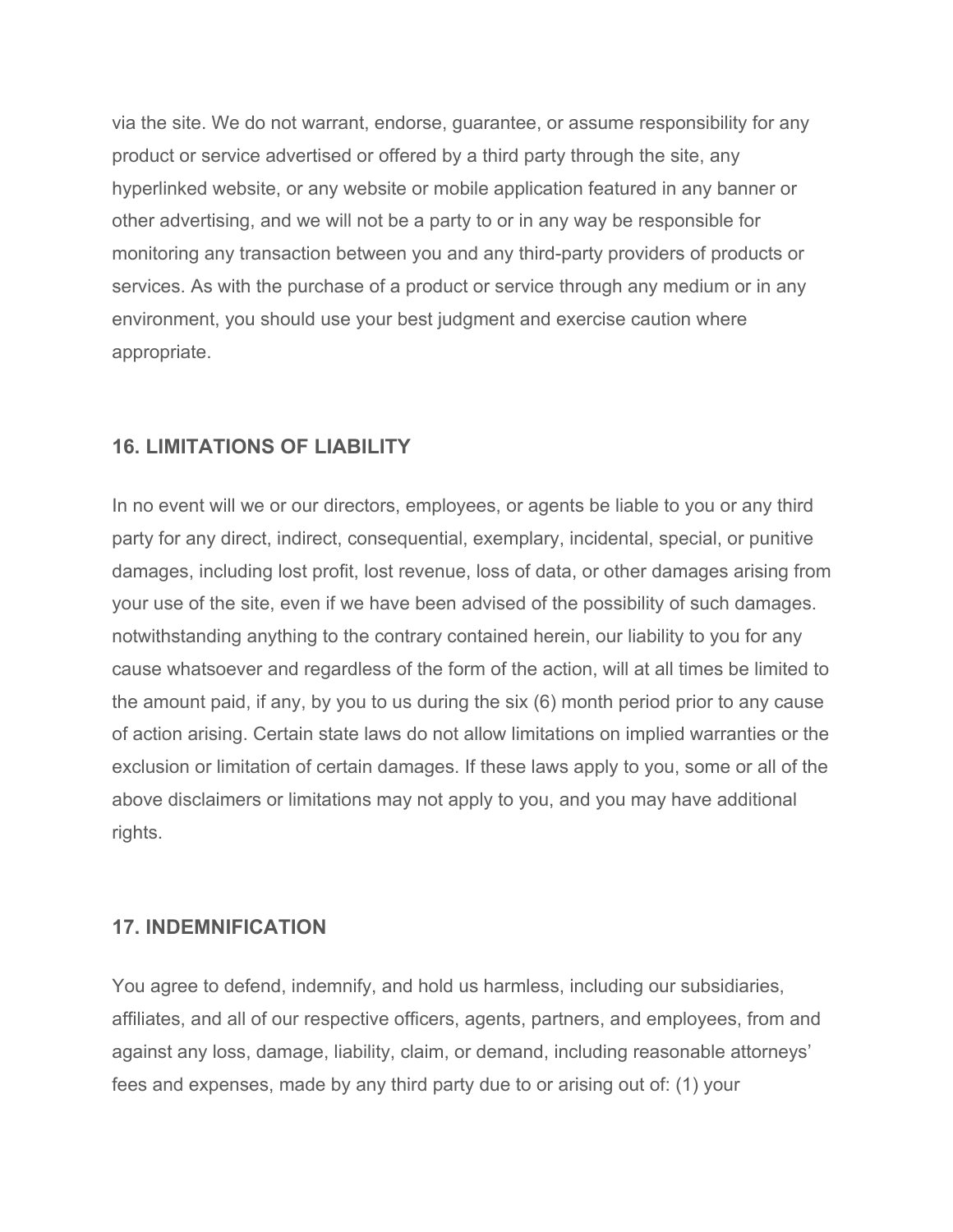Contributions; (2) use of the Site; (3) breach of these Terms; (4) any breach of your representations and warranties set forth in these Terms; (5) your violation of the rights of a third party, including but not limited to intellectual property rights; or (6) any overt harmful act toward any other user of the Site with whom you connected via the Site. Notwithstanding the foregoing, we reserve the right, at your expense, to assume the exclusive defense and control of any matter for which you are required to indemnify us, and you agree to cooperate, at your expense, with our defense of such claims. We will use reasonable efforts to notify you of any such claim, action, or proceeding which is subject to this indemnification upon becoming aware of it.

## **18. USER DATA**

We will maintain certain data that you transmit to the Site for the purpose of managing the performance of the Site, as well as data relating to your use of the Site. Although we perform regular routine backups of data, you are solely responsible for all data that you transmit or that relates to any activity you have undertaken using the Site. You agree that we shall have no liability to you for any loss or corruption of any such data, and you hereby waive any right of action against us arising from any such loss or corruption of such data.

# **19. ELECTRONIC COMMUNICATIONS, TRANSACTIONS, AND SIGNATURES**

Visiting the Site, sending us emails, and completing online forms constitute electronic communications. You consent to receive electronic communications, and you agree that all agreements, notices, disclosures, and other communications we provide to you electronically, via email and on the Site, satisfy any legal requirement that such communication be in writing. You hereby agree to the use of electronic signatures, contracts, orders, and other records, and to electronic delivery of notices, policies, and records of transactions initiated or completed by us or via the site. You hereby waive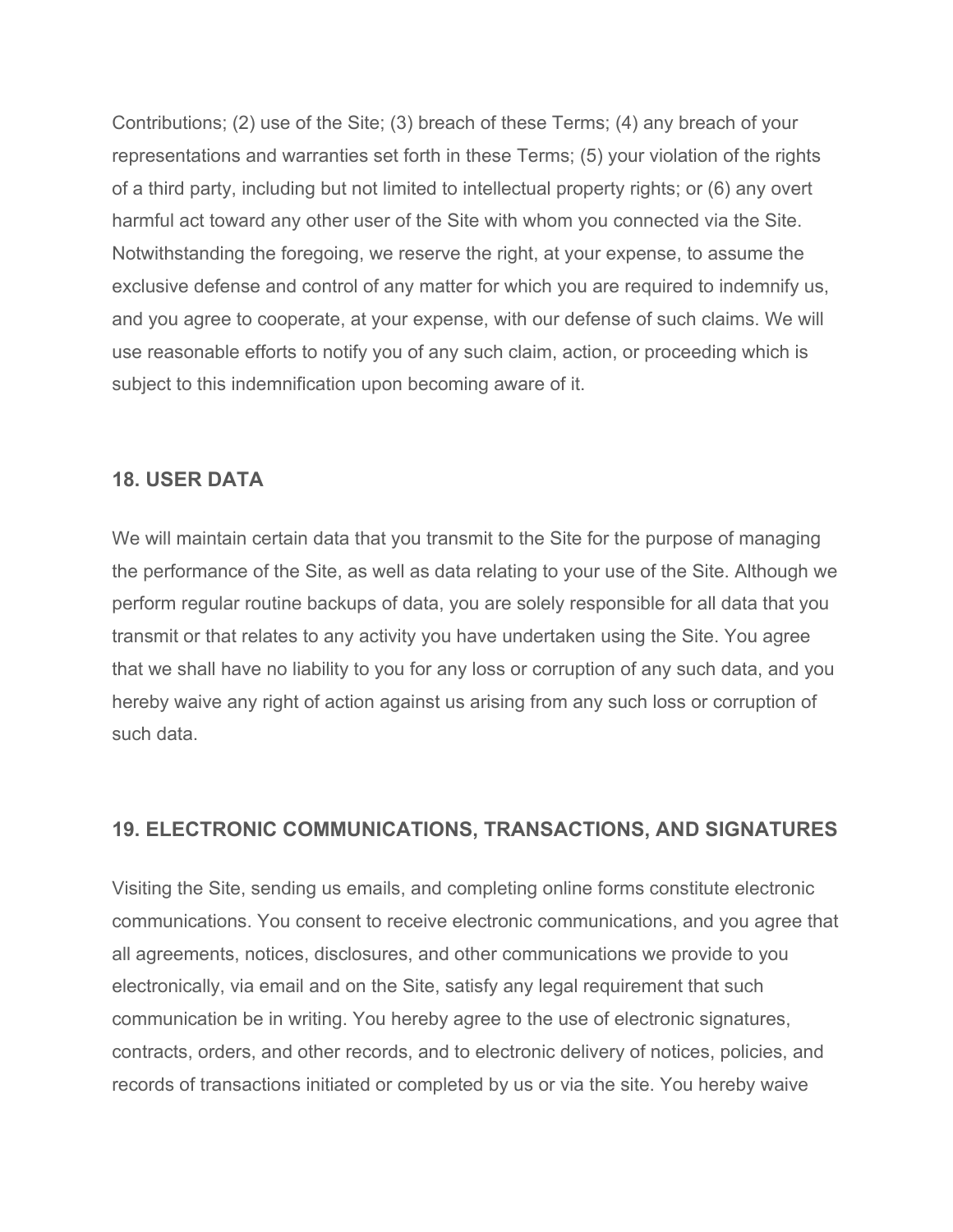any rights or requirements under any statutes, regulations, rules, ordinances, or other laws in any jurisdiction which require an original signature or delivery or retention of non-electronic records, or to payments or the granting of credits by any means other than electronic means.

# **20. MISCELLANEOUS**

These Terms and any policies or operating rules posted by us on the Site or in respect to the Site constitute the entire agreement and understanding between you and us. Our failure to exercise or enforce any right or provision of these Terms shall not operate as a waiver of such right or provision. These Terms operate to the fullest extent permissible by law. We may assign any or all of our rights and obligations to others at any time. We shall not be responsible or liable for any loss, damage, delay, or failure to act caused by any cause beyond our reasonable control. If any provision or part of a provision of these Terms is determined to be unlawful, void, or unenforceable, that provision or part of the provision is deemed severable from these Terms and does not affect the validity and enforceability of any remaining provisions. There is no joint venture, partnership, employment or agency relationship created between you and us as a result of these Terms or use of the Site. You agree that these Terms will not be construed against us by virtue of having drafted them. You hereby waive any and all defenses you may have based on the electronic form of these Terms and the lack of signing by the parties hereto to execute these Terms of Use.

#### **CONTACT US**

In order to resolve a complaint regarding the Services or to receive further information regarding use of the Services, please contact us at: